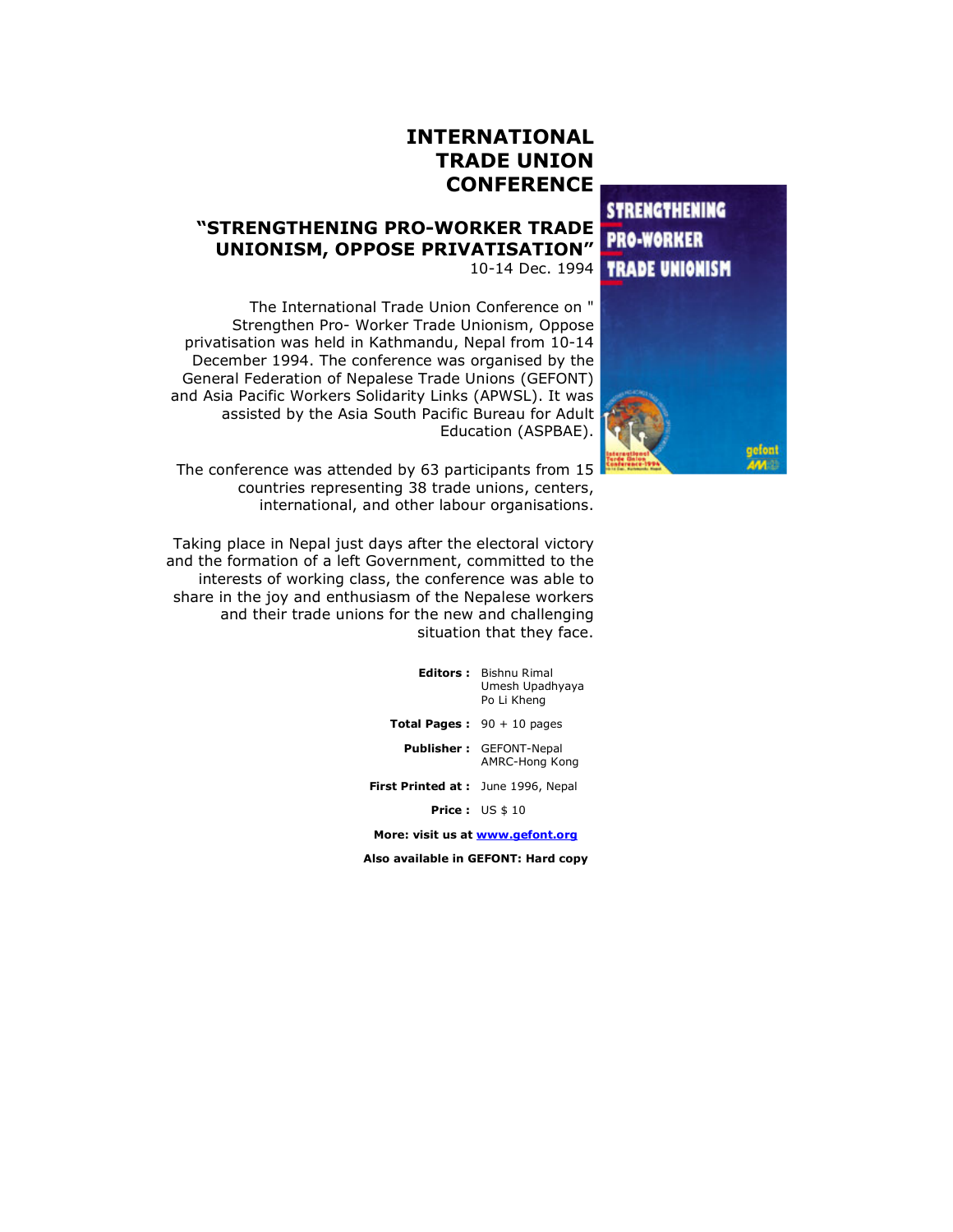## **BACKGROUND**

In November 1992, a program called PP-21 (People's Plan For the 21st Century) was organized in Bangkok, where various non-government organizations (NGOs), trade unions and people's organizations (POs) from many centres of the world had been invited. General Federation of Nepalese Trade Unions (GEFONT)'s representatives were also pre-sent in the Workers' Forum, one of the various PP-21 forums GEFONT actively participated in that program and put forth apropos-alto the participants for a Trade Union Conference of the active trade unions of this region. The proposal was accepted heartily and GEFONT had taken the initiative to make the Conference a success.

And then GEFONT started to disseminate the concepts of this Conference. In this context, worth mentioning are the 10th International Solidarity Affairs (ISA) of the Kilusang Mayo Uno (KMU) held in the Philippines in May, our discussion $\sim$  with the par-ticipant unions, GEFONT delegation led by its chairman to India in September 1992 and discussions with the various Indian trade unions particularly with CITU, AICCTU, AITUC, FORWARD BLOCK, and with the representative of WFTU. Like wise our discussion with Regional Coordination Team meeting (12-14, Oct1993) of APWSL in Bangkok and the discussion with the various APWSL's National Groups & its network representatives was a part of our preparation.

In addition, on the basis of appeals published in GEFONT's Quarterly News Bulletin, WORKERS' NEWS, we had received the following suggestions from various trade unions:

The Conference-

- i. should be convened under broad issues;
- ii. should be convened with the purpose of motivating world trade union movement to unified goals;
- iii. should focus on one aspect of the present common Issues (although there may be discussions on other different issues);
- iv. should focus on finding "unity under diversity" and the points of agreement rather than on ranking up debates and contention;
- v. should be directed towards independently deciding alternative paths for workers' class rights and benefits rather than supporting or 9pposing a particular international trade union centre;
- vi. shold identify international like-minded partners and try to estab-lish an informal network.

Keeping these suggestions in view, GEFONT put forth that, among other issues, "Pro-worker Trade Unionism and Privatisation" be the main theme of the Conference,

In analysing today's and yesterday's situations what we find is that military imperialism has been defeated and it is not in a position to come fraying with its military might in search of capital profits. That's why they come through the multinational corporations and the World Bank to pressurize and taunt and they are now harping on the privatisation policies. Today, the main vehicle of monopolistic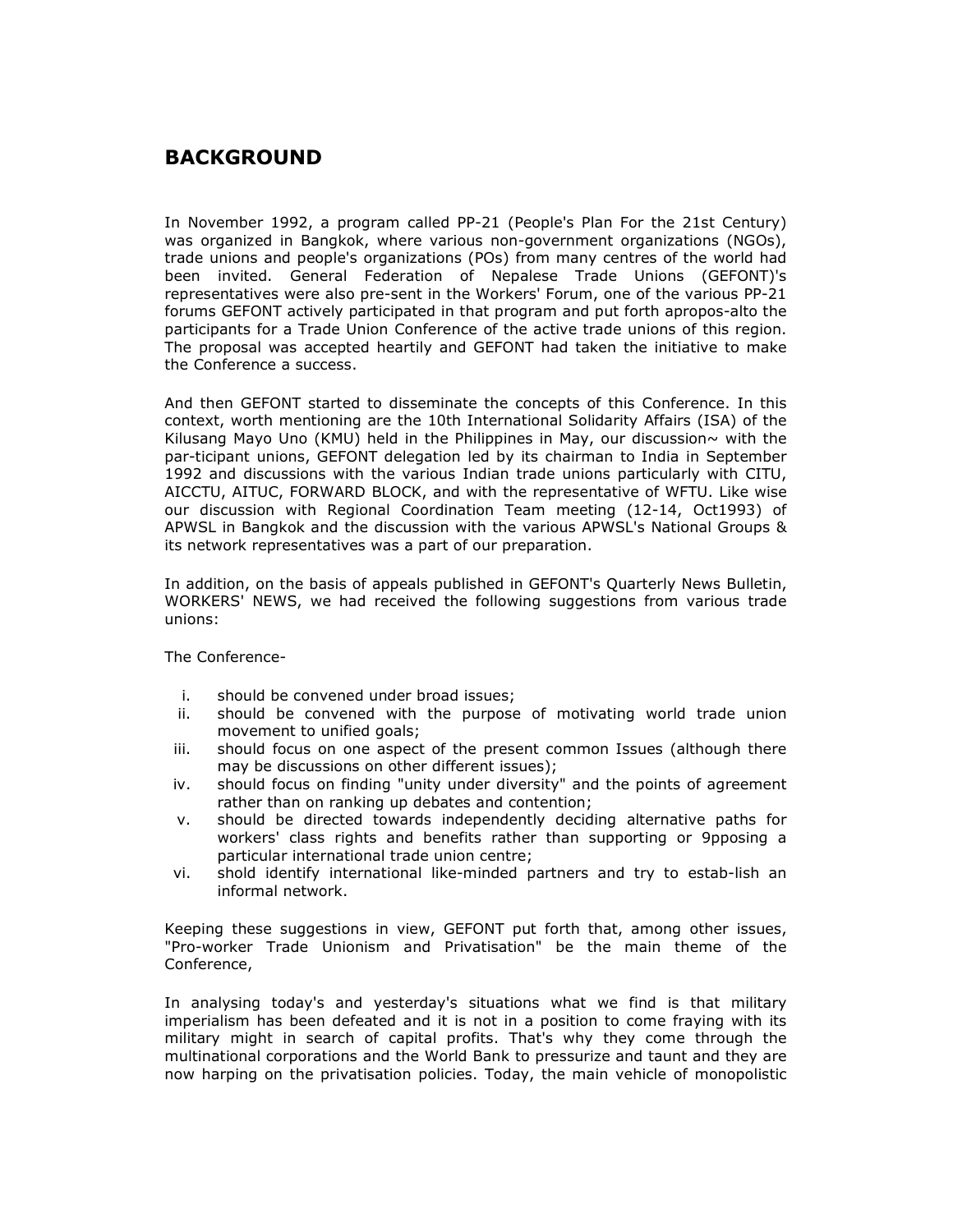capitalism is the privatisation and MNCs involved in a campaign to demolish the public sector

What the capitalists are trumpeting today as the privatisation being the panacea of economy is nothing but an illusion and a curse on the mass-Cs. Privatisation can make a few individuals Rockefellers but it will ruin thousands of national industrialists.

So, on the one hand, in the name of free market economy and privatisation, monopolistic capitalism is displacing a lot of labour force. Its effects are being felt everywhere in the globe. The privatisation and the price hikes introduced in the name of free competition have nsen. For the reason, we felt that the Nepalese workers in tandem with the international workers should voice their protests against the economic imperialism, which has come under the guise of privatisation. On the other hand, today's international working class movement is mis-guid-ed by some of the elements who have their vested interests. But all of these Unions claim themselves "genuine". It has created somehow confusion in the trade union movement - what the GTU means? So, to discuss on the direction of the world trade union movement towards independently deciding alternative paths for workers' class rights and benefits, this conference on the mentioned THEME has been relevant to the present necessities.

Agenda of the Conference were:

- i. Privatisation and its effects on the labour movement
	- o its effects on the National Economy
	- o response by the various trade unions
	- o ILO and its policies problems of labour retrenchment and unemployment, Labour in Only Contract (LOC) policy, No Union-No Strike policy and No Work-No Pay policy.
- ii. Discussion on "what is and how to build up a genuine or pro-work-er trade unionism",
- iii. TNC, FTZ, and exploitation of labour
- iv. Labour laws and the Trade Union movement.

As mentioned above, the conference concentrated on opposing Privatisation and Strengthening pro-worker trade unionism was orga-nized successfully during 10-14 December 1994 in Kathmandu, Nepal.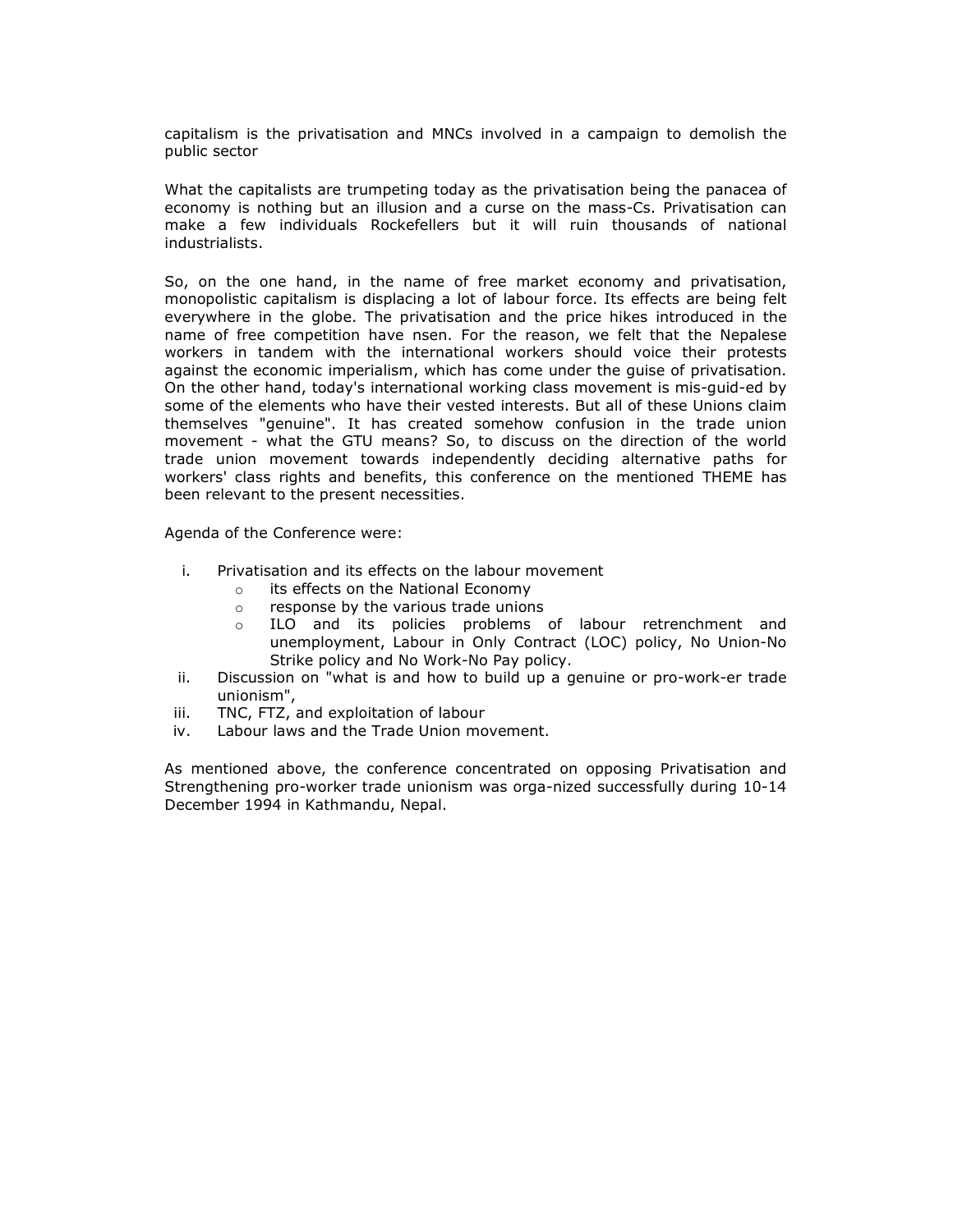## CONFERENCE SUMMARY

The International Trade Union Conference on " Strengthen Pro- Worker Trade Unionism, Oppose privatisation was held in Kathmandu, Nepal from 10-14 December 1994. The conference was organised by the General Federation of Nepalese Trade Unions (GEFONT) and Asia Pacific Workers Solidarity Links (APWSL). It was assisted by the Asia South Pacific Bureau for Adult Education (ASPBAE).

The conference was attended by 63 participants from 15 countries representing 38 trade unions, centers, international, and other labour organisations.

Taking place in Nepal just days after the electoral victory and the formation of a left Government, committed to the interests of working class, the conference was able to share in the joy and enthusiasm of the Nepalese workers and their trade unions for the new and challenging situation that they face.

After an exposure visit to a cement factory in the morning, the conference was formally inaugurated by the newly elected Prime Minister of Nepal, Cmde Ma n Mohan Adhikari, himself a former labour organiser and leader. The inauguration took place before more than 3000 thousand Nepalese workers in addition to the foreign participants, distinguished guests and GEFONT leadership.

The second day (11 December) of the conference began with and opening address by Robert Reid, coordinator of APWSL. He reminded participants of the tenth anniversary of the Bhopal tragedy where a TNC was responsible for the deaths of over 2500 people; and the hundreds of worker deaths and injuries that had occurred effort and after this tragedy. Robert commented on the creation of a new world order dominated by the Trains-National Corporations and the international institutions such as the G7, OECD, IMF-World Bank, GATT-WTO and the regional blocs such as the European Union, NAFTA and APEC.

A paper on " Economic Liberalisation and the Labor Movement" was then presented by Riffat Hussain from the Pakistan Institute for Labor Education and Research. It described the IMF-WB conditionalities on economies and labor movements in the sub-region of South Asia.

Kanai Banergee from the center of Indian Trade Unions presented his paper on "The Move to Free Economy in India and the Response of the Labor Movement". The paper gave an historical look at the development of the New Economic Policy in India and the Trade Union Response.

The afternoon of the second day consisted of country Reports by the respective participants. These reports highlighted the economic liberalisation and privatisation policies being pursued by the governments within each country and the strong response of trade unions to these policies. International and regional organisations also reported on their activities presenting a common picture of opposition to the same policies.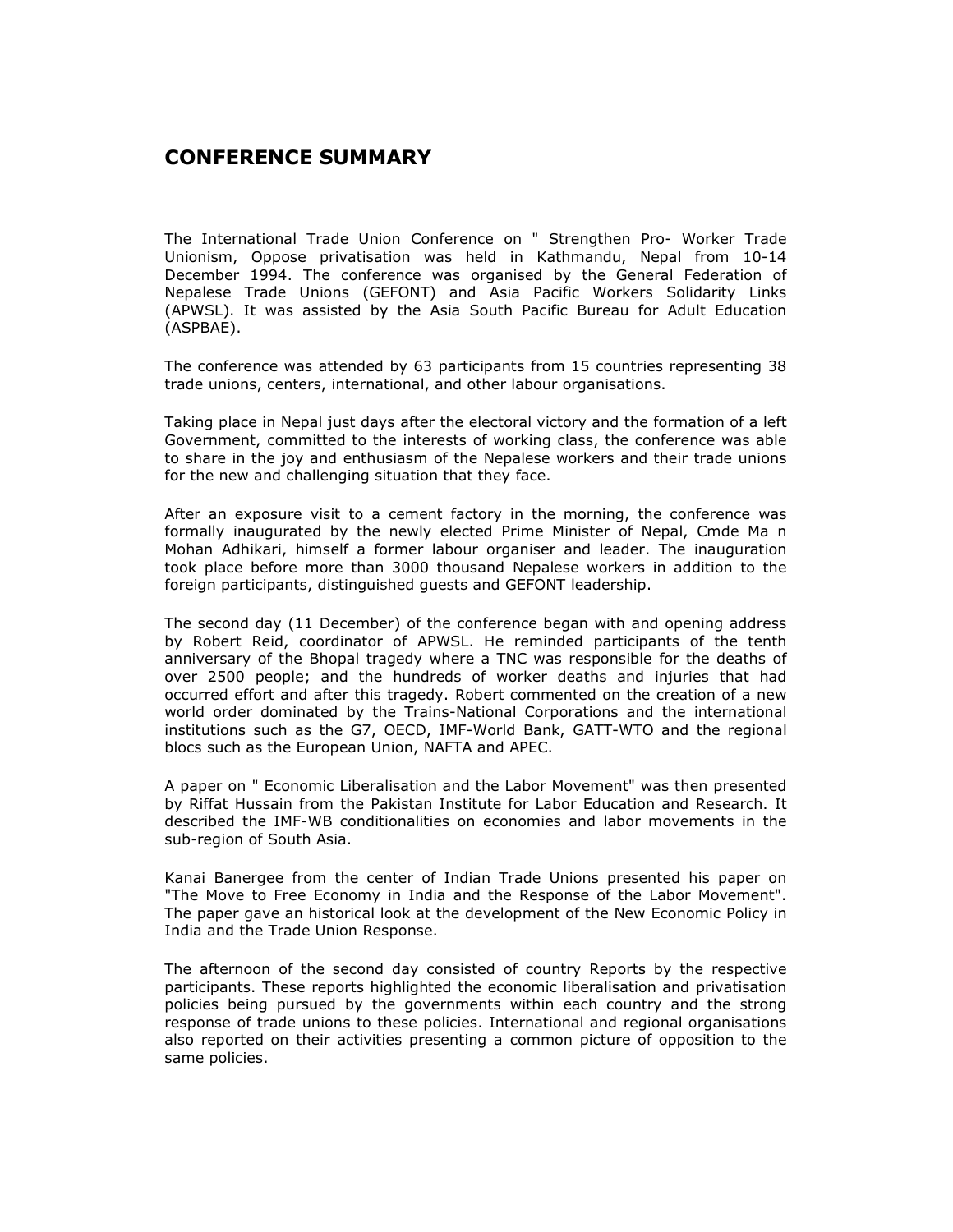The third day (12 December) began with a presentation from Manuel Sarmiento, General Secretary of the KMU, Philippines on "problems of the NIC development Model and the Labor Movement". The paper concluded that it is not this development model which will emancipate both the peasant sand the workers, the majority of Asian people, but a genuine and nationalist industrialization.

Following this presentation commentaries were given by participants from the "old NICs", Taiwan and Korea.

A Paper on "Sri Lanka and the Misery of Women Workers" was presented by Anton marcus Joint Secretary of the Industrial Transport and General Workers Union. this was followed by a personal account of life as a women worker in the Sri Lankan free trade zones by Sujata Nawaratne, President of the Women's center in Sri Lanka.

A panel of the women participants to the conference then commented on the situation of women workers in their countries and the problems facing women within the trade union movement. This discussion highlighted workplace discrimination, sexual harassment, lack of trade union leadership position, and other problems that workingwomen face.

The paper entitled " Strengthening Pro-worker Trade Unionism" was presented by Bishnu Rimal, General Secretary of GEFONT and dealt comprehensively with the process of the formation of GEFONT and the aspects that make up Pro-Worker Trade Unionism.

Following this presentation the conference broke into workshops to discuss 1) the effects of liberalisation and privatisation in our own countries and 2) What practical steps can we take to advance the position of women in our union and in our country.

The final day of the conference (13 December) began with reporting back from the previous day's workshops. The conference again broke into workshops to discuss 1) the nature of pro-worker trade unionism and 2) action plans as follow up to the conference. The results of these workshops were then reported back to the conference.

In the afternoon the Kathmandu Declaration was debated and adopted by consensus. The results of the Workshops were also formally adopted by the conference as a whole. GEFONT agreed to act as CO-ordinator/secretariat for the network of pro-worker trade unions that arose from the conference.

The conference was then formally closed by the Chairperson of GEFONT Comrade Mukunda Neupane who thanked all the foreign delegates for their participation and expressed his pleasure that the conference was able to take place at a time of great political change in Nepal with the election of a left Government.

Comrade A B Bardhan, General Secretary of the All India Trade Union Congress, then proposed a vote of thanks to GEFONT for holding the conference and to GEFONT and APWSL as conference organisers. He also expressed the participants pleasure at the recent election of the left Government. He described this as a great victory for the workers and peasants in Nepal.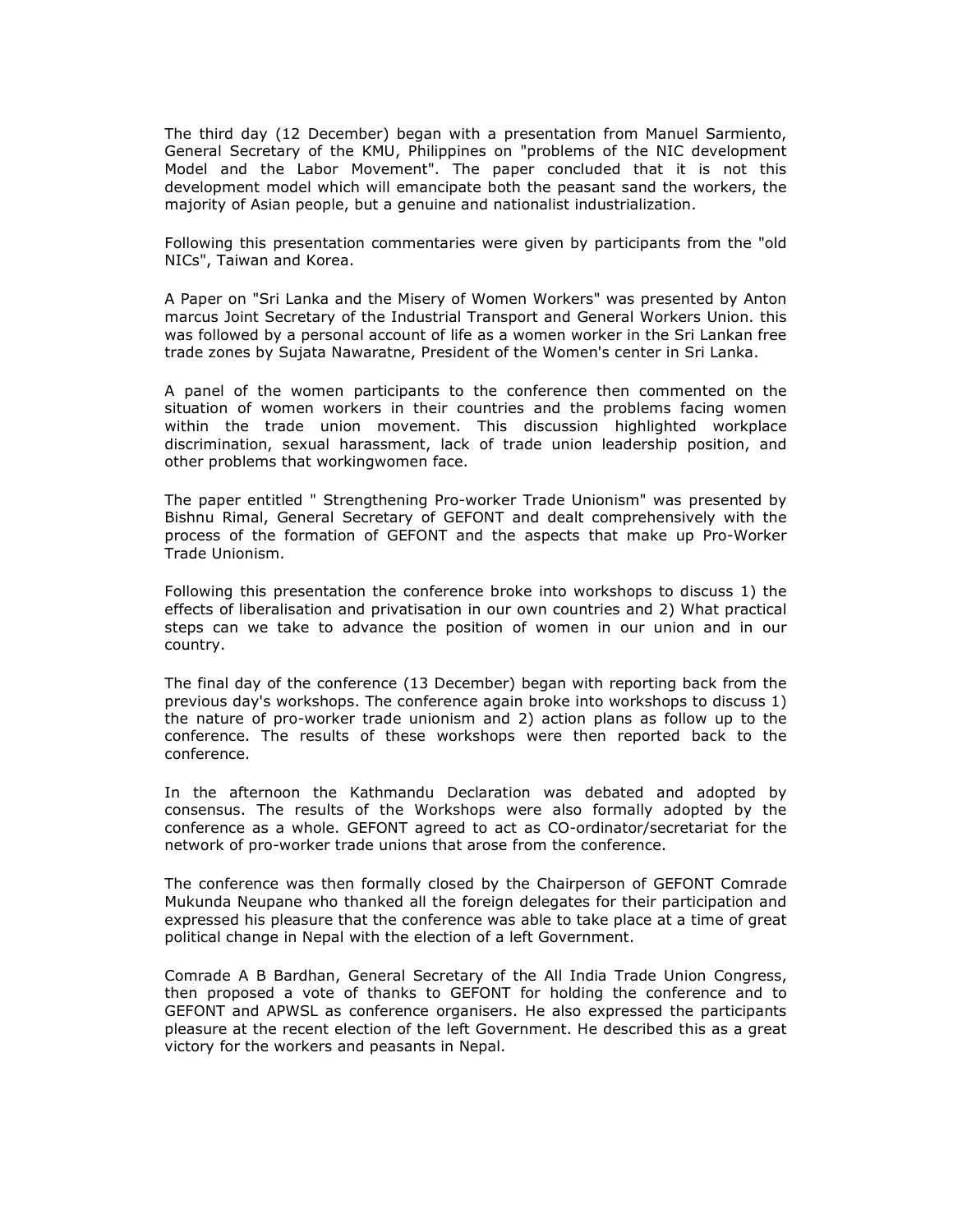Following the formal closure of the meeting press conference was held at which Robert Reid and Bishnu Rimal presented the findings of the conference and participants from selected counties answered questions from local press representatives.

On the evening of the final day solidarity night was held at which all participants presented songs and other items from their respective countries. The night began with a special performance from the Swedish delegates celebrating Santa Lucia Night (13 December) the festival, which marks shortest day of their year.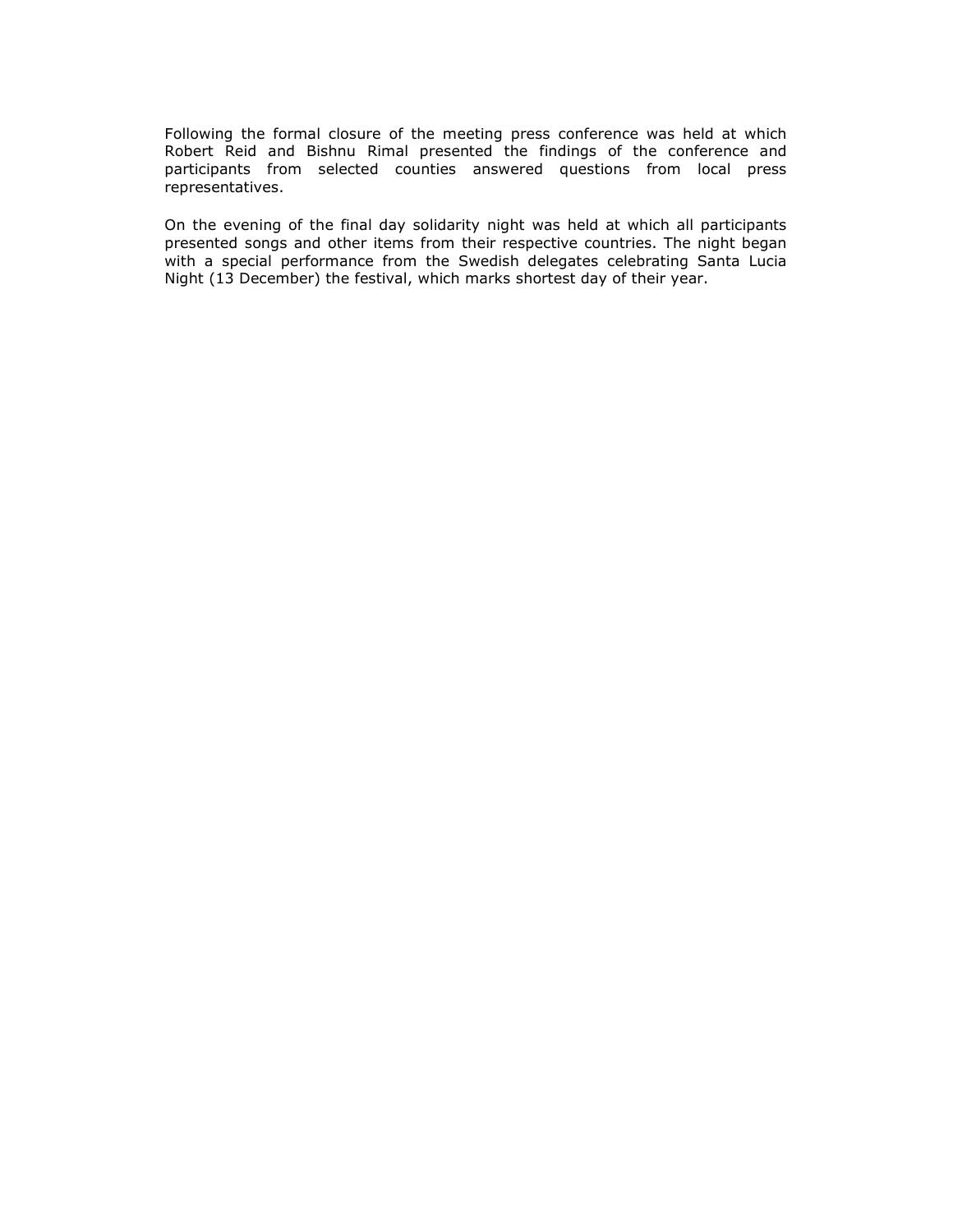### Robert Reid Coordinator of Asia Pacific Workers Solidarity Links - APWSL

## OPENING SPEECH

Just 10 years ago, on 3 December 1984, the world witnessed the worst industrial accident this century. On that horrific night, lethal methyl isocynate gas leaked from a Union Carbide pesticide plant in Bhopal, India, killing over 2 500 people and injuring and maiming hundreds of thousands of others.

This tragedy echoed the Minamata disaster some 27 years earlier where the Chiso factory poisoned hundreds of citizens of this beautiful Japanese bay through mercury.

And less than 2 years ago, on 10 May 1993, nearly 200 workers were killed in a fire at the Kader toy factory in Thailand. The same year more than 200 workers were killed and hundreds injured in separate accidents in Shenzen and other parts of China.

These documented industrial accidents are only the tip of the iceberg. In Asia Pacific and the rest of the world everyday workers are killed in the process of production as capitalists reap mega profits from their new world order, a new world order not designed for the workers and peasants of the world, but designed to ensure the wealth and power of those who own and manage capital, a global financial elite.

And it is not just through industrial accidents that workers suffer, but millions of workers in the world die a slow death through inadequate wages, inadequate working conditions and in so many cases not having a job or any means of livelihood at all.

This conference takes place at a crucial time for the international working class, one of the most critical times since the rise of capitalism and industrialisation.

We live in a period of time where capital has now organised itself regionally and globally, rather than on a nation state basis. We live in a period of history where capital has very few fetters or controls over its activities.

The trade unions of the world are probably at their weakest point this century. Some have been co-opted by capital or the government and military that serve capital. Many others have been smashed or weakened by these same agents of capital.

Throughout the world, labour laws and worker rights protections are being eroded or swept away.

Whether we characterise them as socialist or not the collapse of the Soviet Union and Eastern European states not only removed the fetters to the globalisation of capital but also delivered a mighty blow to the ideological strength of the working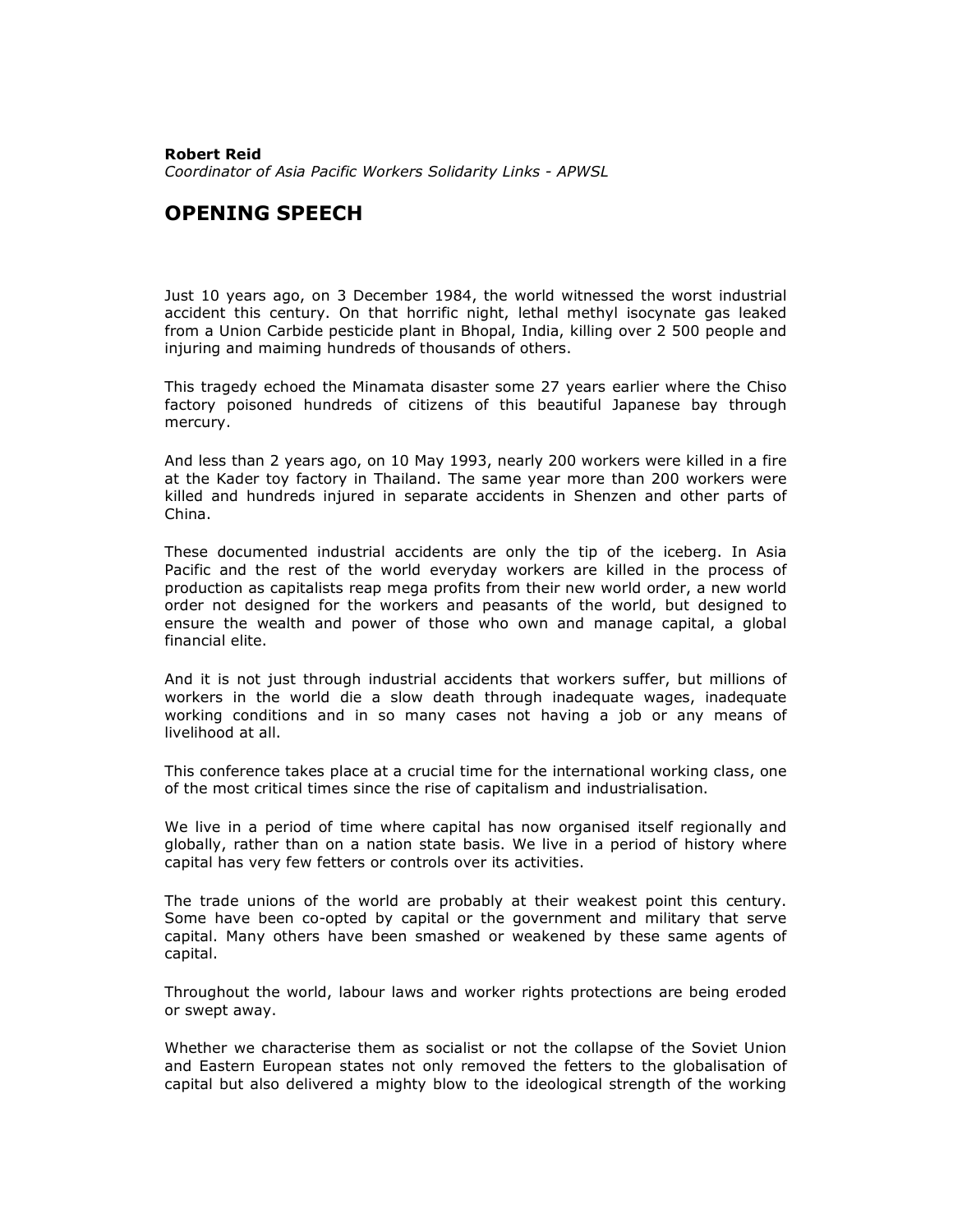class movement, and removed " actually existing" alternatives for the working classes to strive towards.

Of course this dramatic shift in global power to international capital did not just " happen ". It did not just " drop from the sky ".

It is the result of the continuing developed and maturity of capitalism on a global scale. It is the result of the development of a global hegemony of " new right " and " free market " ideology of capitalism within the ruling classes, government officials, international agencies, intelligentsia and sadly within parts of the workers and trade union movement itself.

It is the result of the 40-year multi-billion dollar " cold war " lead by the United States against any nation, government or people or class that stood up for its right to independence, self-determination or non-capitalist economic development.

And it is also the result of the mistakes, errors, bureaucratic and anti-democratic trends within the workers movement itself which has lead may workers ( with the help of capitalist propaganda ) to equate the " free market " with democracy and capitalism with liberation.

The tragedy is, as workers in Eastern Europe have found, that by the time workers have realised the falsehood of this ideology, they have also lost their power to rectify the situation.

Of course international capital has worked at a number of levels and through a number of institutions to achieve its global domination.

The basic economic unit has been the TNCs ( or MNCs) which span the world locating production where labour is the cheapest and penetrating all markets that can afford to buy their product. The TNCs are not only involved in manufacture of course but in agribusiness, services, communication, transport, financial services etc. It is estimated that one-third of the world's trade is controlled by the TNCs.

There are then a raft of organisations created ( or subverted ) by international capital to see that their interests are protected and promoted. These include the super-rich club of the G-7 nations and the rich club of the OECD.

The IMF and World Bank, created 50 years ago now serve to dictate policies that are in the interests of the global elite to the indebted developing countries of the world, countries indebted in the first place because of policies pursued by the imperialist and colonial powers and their servants in the form of local elites.

This conference will discuss many times the nature of the criminal Structural Adjustment Policies (SAPs) of the IMF / World Bank and their disastrous effects on the workers and other basic masses of our countries.

Not content with the power of these 2 financial institutions, the global elite has now created a third pillar in the form of World Trade Organisation (WTO) that arose from the Uruguay Round of the General Agreement on Tariffs and Trade (GATT). Under the guise of " free trade", the GATT/WTO seeks to reduce still further the role of nation states in determining their own economic and trading policies, thus giving the TNCs and international financial institutions even greater power.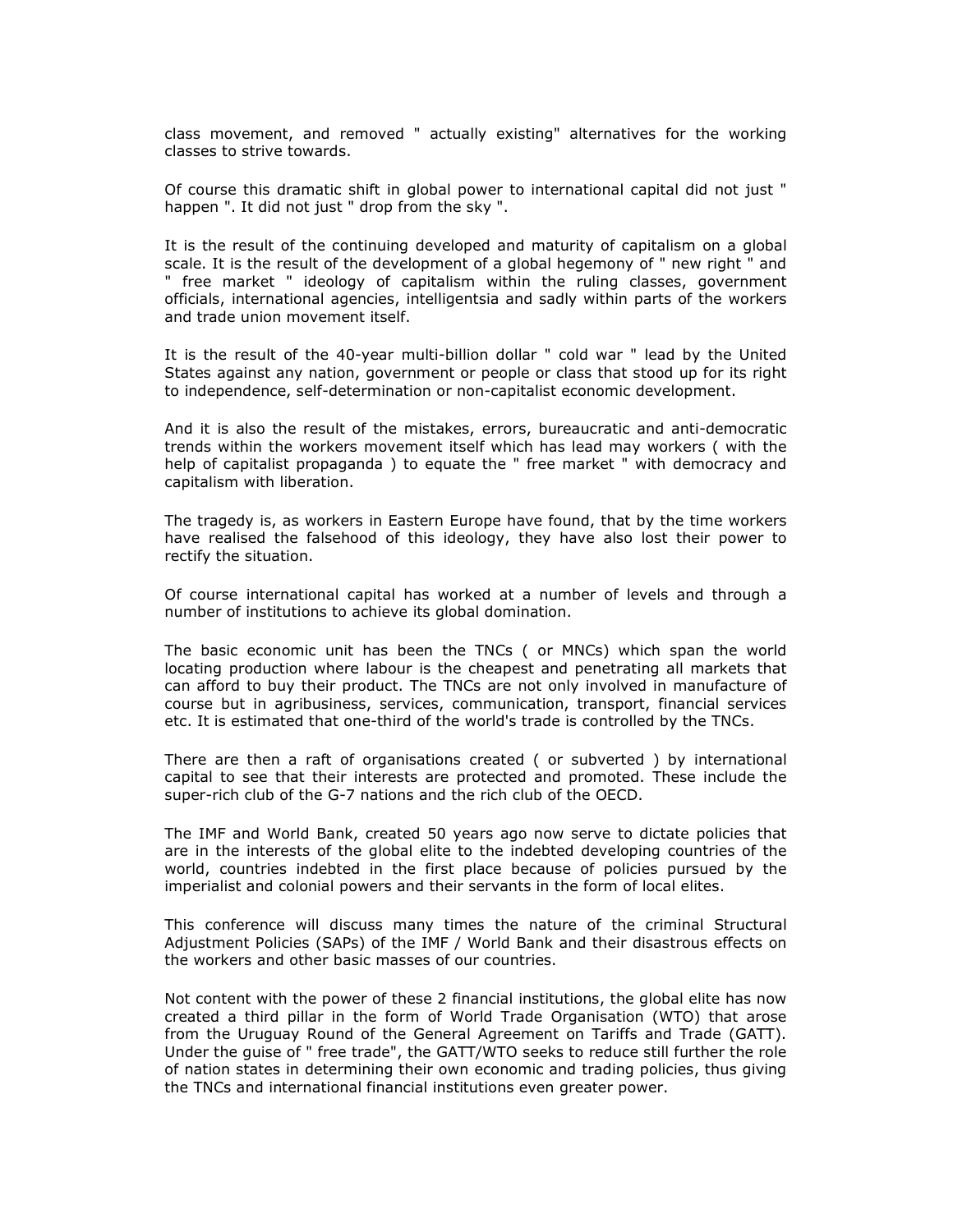And in addition to the globalisation of the economy, regionalisation is also taking place. In Europe, the European Union (EU) is strengthening and expanding. The US, Canada and Mexico have established the North American Free Trade Agreement (NAFTA). The association of South East Asian Nations (ASEAN) has established the ASEAN Free Trade Agreement (AFTA). South Asian countries here have established the South Asian Agreement for Regional Co-operation (SAARC). Australia and New Zealand have Closer Economic Relations (CER).

And in addition to these arrangements we have seen the development of a supraregional bloc in the form of the Asia Pacific Economic Co-operation (APEC) which brings together the giant economies of the US and Japan together with the growth economies of the East Asian Newly Industrialising Countries (NICs) and new NICs and other Pacific Rim nations. Interestingly there is yet no place for South or West Asia in this Asia-Pacific grouping.

APEC has its own contradictions between North America and Asia, between developing and industrialised countries and between " free market " liberals and the East Asian state-control development approach.

However APEC is unified in its desire to see capitalist economic expansion in the Asia Pacific region and is unified in refusing to address any issues for the upliftment of workers, peasants or other oppressed people in the region.

There are so many issues that representatives from pro-worker trade unions from different countries need to discuss. How do we oppose the IMF-WB plans, the GATT/APEC and other so-called " free trade " proposals, the SAPs including the privatisation programme?

How do we organise workers in the new industries, especially young women workers in the garment and light manufacturing industries? How do we maintain unionisation in the traditional industrial sectors? How do we organise the unorganised and informal sector? Are there any new and creative forms of organising that we can learn from?

We will agree on many things. We will also disagree. But we can also learn from our disagreements and increase our understanding of other and different points of view.

One area we will discuss is how we relate to the various trade union internationals. Most of us are independent from the international. Some of us are members of the WFTU. Some of us are members of or are applying to join the ICFTU.

Another major debate will be around the attitude of the " social clause " in GATT.

This " social clause " has been promoted by the ICFTU and the ILO to link labour standards to trade. It was proposed at the end of the GATT round by the US and French Governments. It was opposed by other governments of the North and all of the South. Trade unions throughout the world are split on the issue of whether or not to support this " social clause " .

So given this backdrop what can a conference such as this achieve?

We have come together as representatives of unions who are pro-worker in our outlook. We believe that unions must take a strong and independent position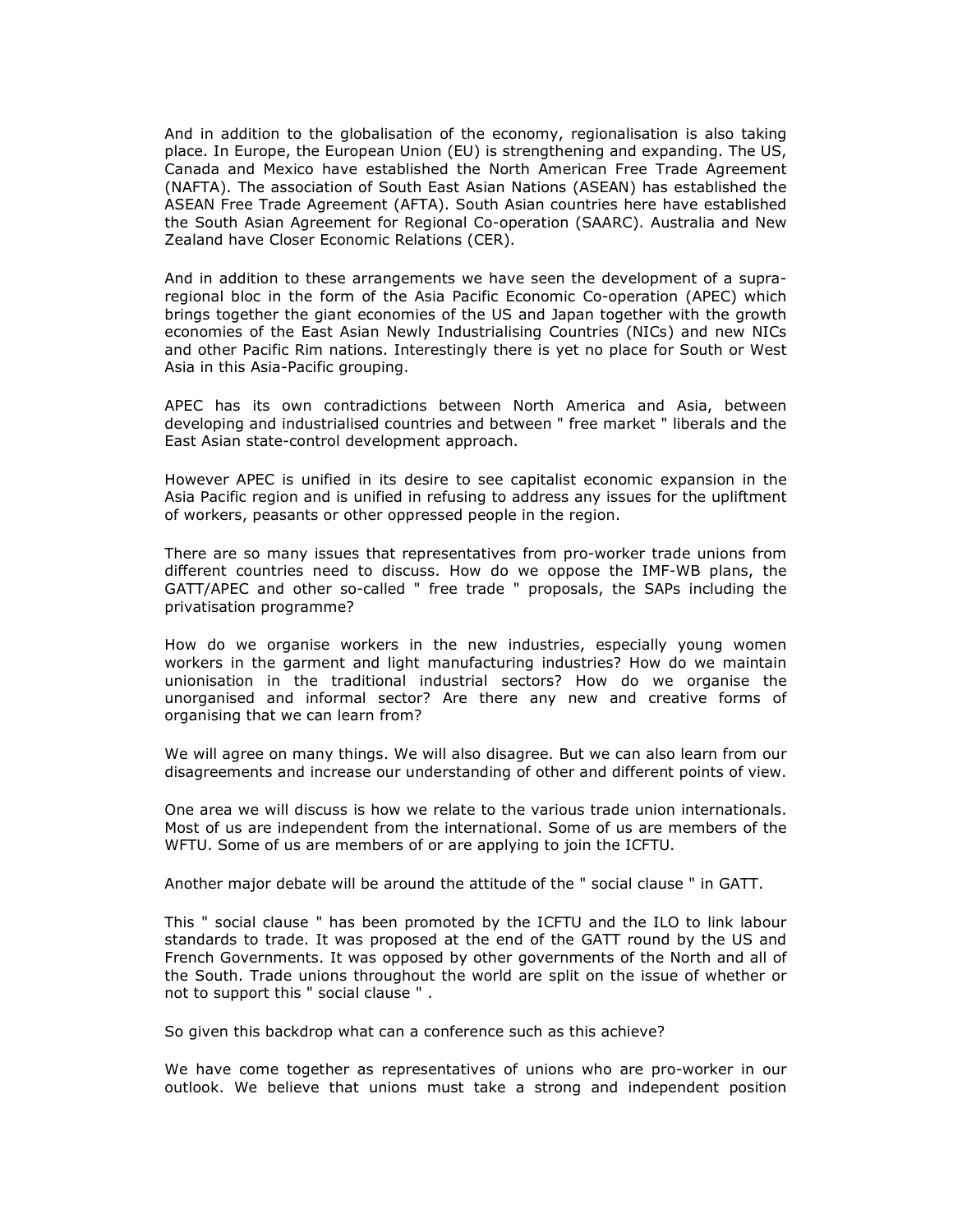against the forces of international capital and we strive to defend and promote the interests of our members and the working class.

We are aware that there are some unions that are pro-management and procapitalist government, and do not act in the interests of workers.

We are aware that millions of workers in our region and across the globe are not organised at all, especially in the informal sector.

We are aware that the international trade union movement is still split, even a decade after the end of the cold war.

The theme of this conference " support pro-worker trade unionism, oppose privatisation " is a crucial issue to be addressed by unions with a genuine concern for the welfare of their members and the working class as a whole.

For although the international situation for workers is very gloomy. There is light, there is hope, there are communities, social organizations, unions and other working class organisations developing the struggle, looking for and creating alternatives for the emancipation of the working class, the liberation of all people and the development of a society that lives in harmony with the planet. We are further encouraged by the election of left government here in Nepal.

Workers and all oppressed people of the world unite. We do have a world to win!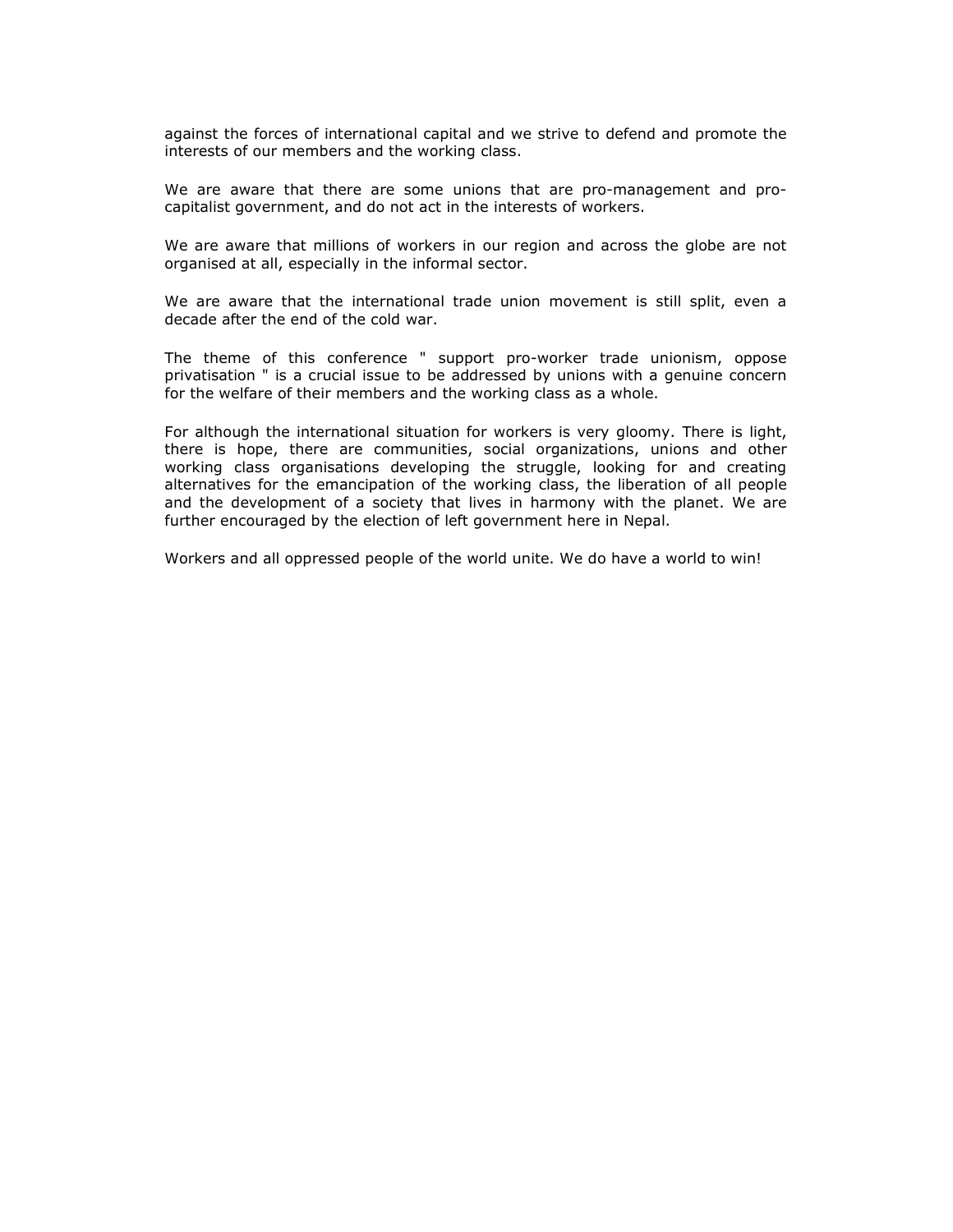### Mukunda Neupane

Chairperson,General Federation of Nepalese Trade Unions

## INAUGURAL SPEECH

### Comrades!

I feel honoured to have the opportunity to address you all on this happily occasion of International Trade Union Conference. But before going on to discuss on our next concrete programs, it is contextual to have brief discussion on contemporary national and international situation on this occasion of International Trade Union Conference which aims to move forward with the objectives of manifesting protest against privatisation launched for the welfare of capitalists, discussing on strengthening workers trade union movement and of establishing absolute solidarity among the workers.

### Comrades!

The most exploited class in the history is the working class and this class has been fighting courageously against suppression and exploitation since hundreds of years. The emergence of workers rule in various countries of the world is the outcome of the active participation and free and organised movement of the working class. The socialist system of government in former Soviet Union and Eastern Europe and in China, North Korea and in Vietnam could be enlisted here as the example. But the incidents taken place in former Soviet Union and in Eastern Europe during 80s have damaged the achievements attained through the workers struggle.

The Russian Socialism declined and Eastern Europe demolished. No one is unaware with the fact that the dissolution of workers' rule and reestablishment of capitalism was the outcome of bourgeoisie attitude and the activities of ignoring the interest of the working class in Soviet Communist Party which had also ignored the participation of working class in state rule. This has created unipolarization of the world and has encouraged the imperialist-capitalist to come to be more aggressive. The working class has learnt a lot with this painful incident. The class interest should be taken for granted as the core point by the working class either in the course of movement or in the course of ruling. They are for their sake rather than to others. On the basis of this experience the trade union movement, freeing from the tradition of power politics, has driven itself toward worker-based politics.

It is not only the workers of few countries but of many countries of Europe, America and Asia who have been disgusted by groupism exercised by political parties and by the antiworkers activities exercised by the so-called rule of the workers and therefore keeping away from that type of thinking and activities they have been organizing themselves consciously to invent free workers movement unitedly for the liberation of their class.

The dissolution of the workers rule in one part of the world has discovered a great loss. Still due to the growing contradiction among capitalist countries, and due to the growing public opinion in favour of national liberation movement and against imperialism, the growing wave of democratic movement and the growth of the united workers movement have created favourable situation for the workers based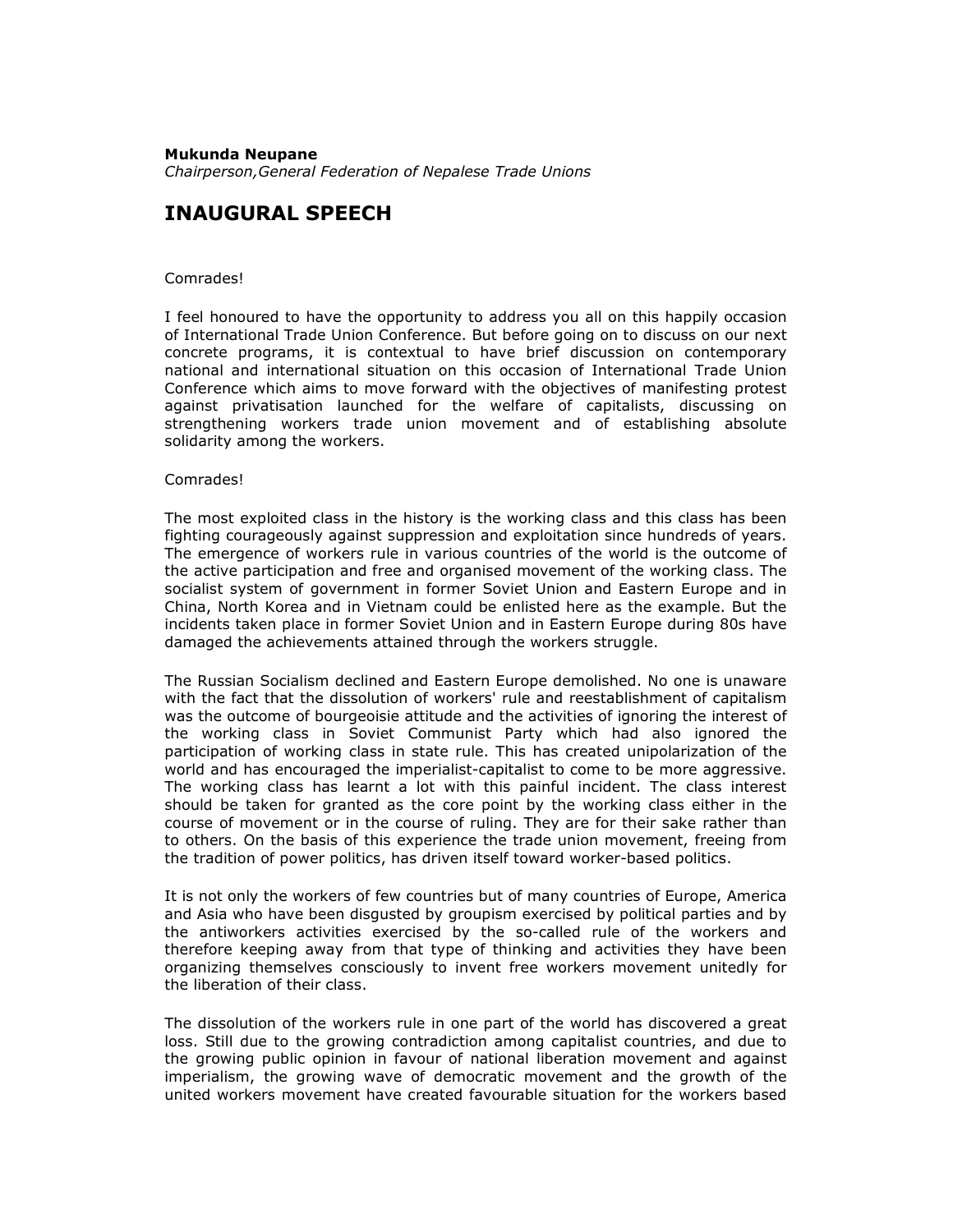trade union movement. Right at this moment the attitude of the slogan: one class, one organization, one factory, one union - forwarded by General Federation of Nepalese Trade Unions (GEFONT), has become immense and this attitude has been strengthening along with the wave of time.

Regarding our political situation, I would like to mention that we have already experienced four years in multi party system. It was the outcome of the people's movement 1990, which could throw out the then anti-human rights and autocratic Panchayat regime, which prevailed in here for thirty years. The Nepalese workers had played eminent role actively and whole-heartedly in the movement. The working class, abstained entirely from political, economic, social and cultural rights, had high expectation while fighting against the autocratic regime. The four years of multiparty system under NC rule in reality could provide nothing to the workers. The workers' expectation was shattered. The capitalists suppression still existed in the factories and institutions. The workers strongly raised voice for the benefit and facility of them, the workers representatives consequently demanded in the parliament to constitute laws relating to workers. The NC government, representing capitalists interest, ignored the workers interest and voice. It neither formulated laws relating to workers nor did anything in their favour. The workers, suppressed during 30 years long regime of autocratic Panchayat System, had to continue their struggles during four years, NC rule. They, therefore, involved actively in the lawful movement jointly with the suppressed people of other sectors.

A distinct situation emerged in the country. The NC government continued antipeople activities. The market was uncontrolled, people's interest was unprotected, security measures were shattered, series of political murder started. Everybody's life, including that of workers, went into crisis. The people, anguished by these activities united against NC government. Attached with power and turned into groupism, the Nepali Congress people did split mentally.

The power-mongering attitude within the party overtook national interest and people's benifit. Therefore the people started to seek an alternative force. The wave of alteration went in favour of left forces in due course of time. The NC government entrusted to rule for 5 years, could hardly complete even three years of tenure and as a result the mid-term poll was declared.

The people have entrusted the responsibility of the government to the left force. The contribution of the workers to create left wave in the country is noteworthy here in this context.

This is the distinct situation arisen in the country during past few years. The minority government of the left force is the product of distinct situation emerged by left wave in the series of forged activities of NC, disintegrated mentality of NC in power and alternative seeking.

It is to be mentioned here that this is also not a condition for the overall transformation that seeks for the benefit of the workers. The government, within the present structure, may move for some progressive reforms. It can do no entire reform in worker's favour simply by its will. It is because no change in the way and nature of worker based Trade Union Movement has been experienced. Therefore, as usual, it is still essential to continue the worker based Trade Union Movement centralising on the workers benefit.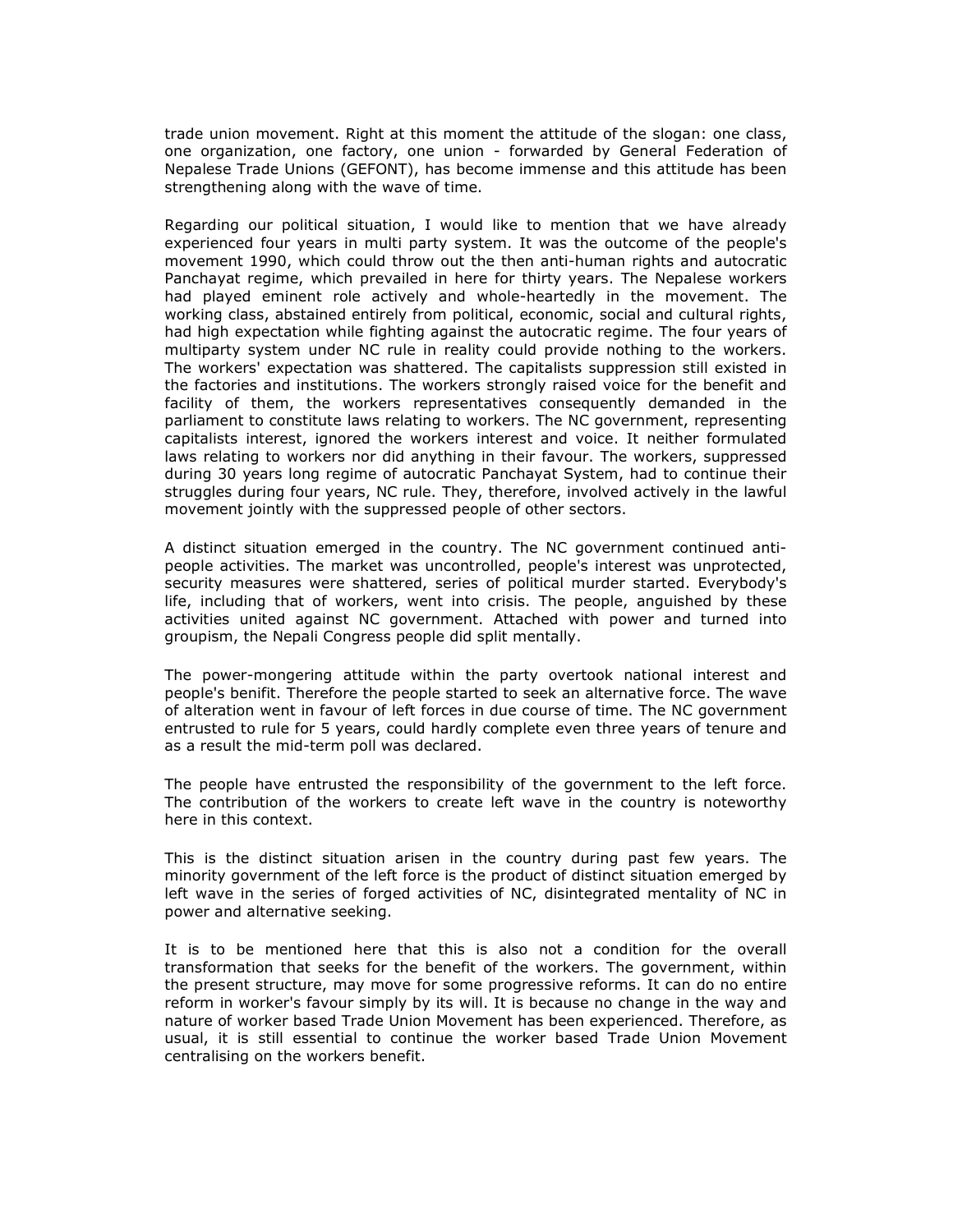So far our opinion is concerned our focal point is the workers' benefit. We mean to say that our support and dissidence depends not on the basis of the party or the individual as such in the government but on the basis of its function directed toward the interest of the workers. We support the government favouring workers interest and oppose in otherwise context. Workers movement is free and autonomous which therefore cannot be a part of anybody's self interest. This is the opinion of the workers regarding the ruling party, which we have learnt through history.

We can determine our future programmes on the basis of the above-mentioned condition and opinion. I do hope that the next International Workers' Movement shall be driven toward this direction.

Workers of the world - Unite !

Long live - Working Class Solidarity !!

Thank you!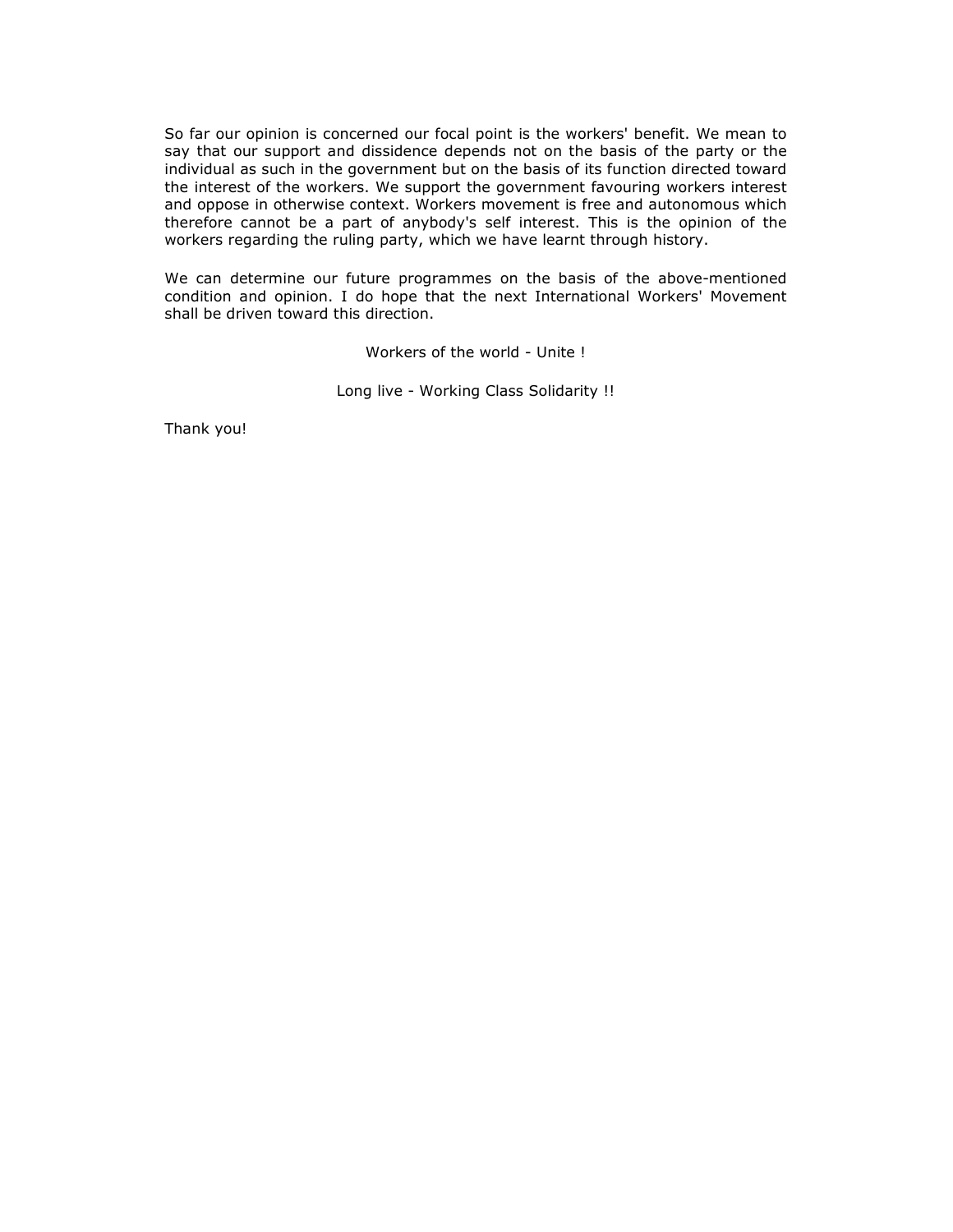## KATHMANDU DECLARATION

13 December 1994

We, 63 participants from 38 Trade Unions and Labour Organisations from 15 countries met in Kathmandu Nepal from 10 - 13 December at the International Trade Union conference on "Strengthen Pro-worker Trade Unionism - Oppose Privatisation".

In Asia Pacific and the rest of the world every day workers are killed in the process of production as capitalists reap mega profits from their new world order, a new world order not designed for the workers and peasants of the world, but designed to ensure the growth in wealth and power of those who own and manage capital, a global financial elite.

And it is not just through industrial accidents that workers suffer, but millions of workers in the world die a slow death through inadequate wages, inadequate working conditions, unemployment and lack of job security.

Capital has organised itself regionally and globally rather than on a nation state basis, where capital has very few fetters or controls over its activities.

We meet at a crucial time for the international working class, one of the most critical times since the rise of capitalism and industrialisation.

Throughout the world labour laws and worker rights protections are being eroded or swept away. Trade Unions have been forced into fighting a defensive battle to keep the conditions that they have already achieved.

Of course this dramatic shift in global power to international capital did not just happen. It did not just "drop from the sky".

It is the result of the continuing development and maturity of capitalism on a global scale. It is the result of the development of a global hegemony of "new right" and "free market" ideology of capitalism within the ruling classes, government officials, international agencies, and intelligentsia and sadly within parts of the workers and trade union movement itself.

It is the result of the 40-year multi-billion dollar "cold war" lead by the United States against any nation, government, people or class that stood up for its right to independence, self-determination or non-capitalist economic development.

And it is also the result of the mistakes, errors, bureaucratic and anti-democratic trends within the workers movement itself, which has lead many workers (with the help of capitalist propaganda) to equate the "free market" with democracy and capitalism with liberation.

International capital has worked at a number of levels and through a number of institutions to achieve its global domination.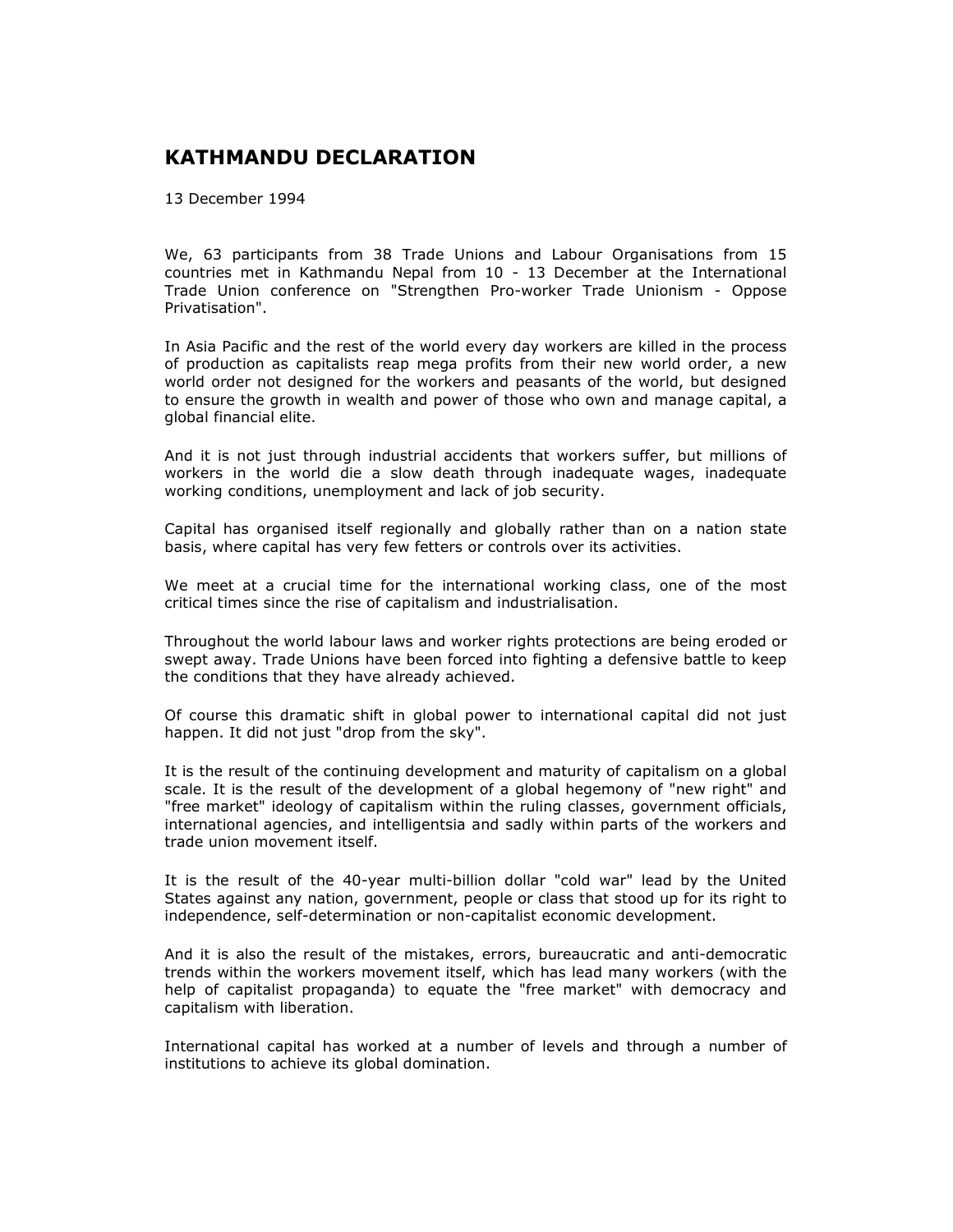The basic economic unit has been the TNCs (or MNCs) which span the world locating production where labour is the cheapest and penetrating all markets that can afford to buy their product. The TNCs are not only involved in manufacturing but also in agribusiness, services, communication, transport and financial services.

There are rafts of organisations created (or subverted) by international capital to see that their interests are protected and promoted. These include the super-rich club of the G-7 nations and the rich club of the OECD.

The IMF and World Bank, created 50 years ago, now serve to dictate policies that are in the interests of the global elite to the indebted developing countries of the world, countries indebted in the first place because of policies pursued by the imperialist and colonial powers and their servants in the form of local elites.

The Structural Adjustment Policies (SAPs) of the IMF-World Bank and their disastrous effects on the workers and other basic masses of our countries are well documented.

Not content with the power of these two financial institutions, the global elite has now created a third pillar in the form of the World Trade Organisation (WTO) that arose from the Uruguay Round of the General Agreement on Tariffs and Trade (GATT). Under the guise of "free trade", the GATT/WTO seeks to reduce still further the role of nation states in determining their own economic and trading policies, thus giving the TNCs and international financial institutions even greater power.

So what is to be done?

If the working class is to survive against this international domination of capital then it must have the organisational strength through broad based unity, action and international solidarity, and the clarity of vision to achieve this task.

It is essential that the trend of pro-worker trade unionism is strengthen throughout the world.

Pro-worker trade unionism means unionism that defends the interests of the working class. It is unionism that is independent, massed based, democratic and militant. It is unionism that opposes the economic liberalisation and privatisation policies forced on the world by the institutions representing the global financial elite. Trade unionism is in itself political as its aim is to empower workers.

Pro-worker trade unionism recognises the double oppression of women, the rapidly increasing proportion of women in the new global workforce and the difficulty that women have in gaining leadership positions in trade unions. It strives to eliminate discrimination, sexual harassment, trafficking of women and other anti-women aspects of society.

Pro-worker trade unionism organises for the abolition of child and bonded labour. It must also be involved in organising the informal or un-organised sector, which consists of more than 90% of the workforce in some countries.

We note that although we live in a time when the working class and the trade union movement has suffered setbacks, we also live in a time when we see evidence of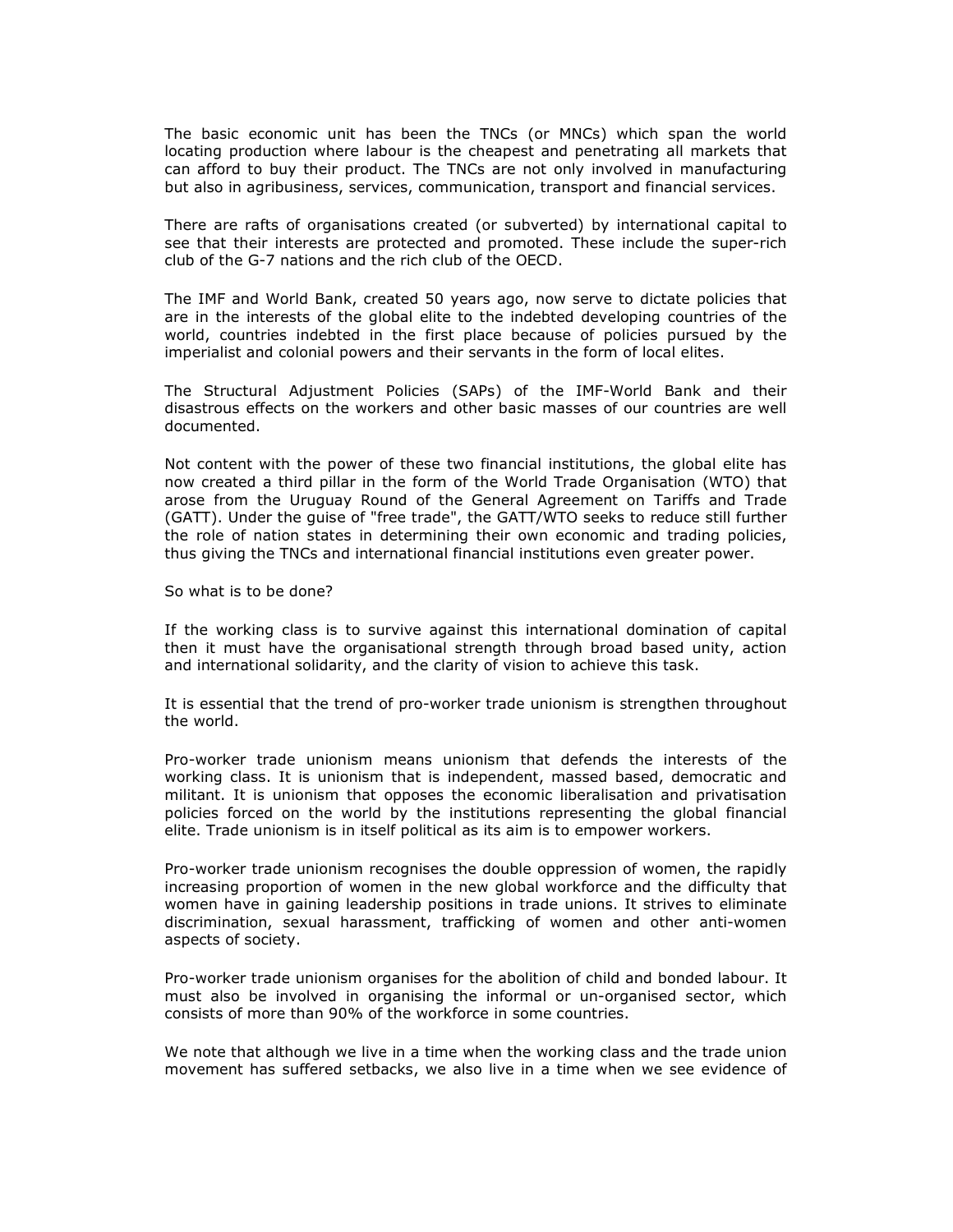trade unions and working class organisations able to stand up to the power of the capitalists and the ruling elites.

We address our declaration to workers and their organisations throughout the world. We call on the international trade union organisations to unite around a programme of defending the interests of the international working class against the anti-worker policies imposed by the IMF-World Bank, the GATT/WTO, the G7, OECD and the host of regional and supra regional trading blocks.

We commit ourselves to work tirelessly to strengthen pro-worker trade unionism in our own organisations, to seek the broadest possible unity with other unions, working class and peoples organisations to defend and extend the interests of workers throughout the world and to oppose the anti-worker, anti-people policies promoted by the global elite.

On the principle of worker internationalism we commit ourselves to work together across national boundaries, across religious, cultural and ethnic divides and equally as women and men.

We commit ourselve to maintaining an ongoing network of trade unions committed to pro-worker trade unionism and to actively oppose the economic liberalisation and privatisation policies.

We entrust GEFONT and give it our full support to act as the coordinating centre for our network. We commit ourselves to resourcing GEFONT to take on this role.

In Kathmandu we have celebrated the electoral victories of the Nepali left against all international odds. We have also heard from each other of the gains that workers and their organisations are having throughout the world. There are communities, social organisations, trade unions and other peoples organisations developing the struggle, looking for and creating alternatives for the emancipation of the working class, the liberation of all people and the development of a society that lives in harmony with the planet.

## Workers and all oppressed people of the world unite!

## We do have a world to win!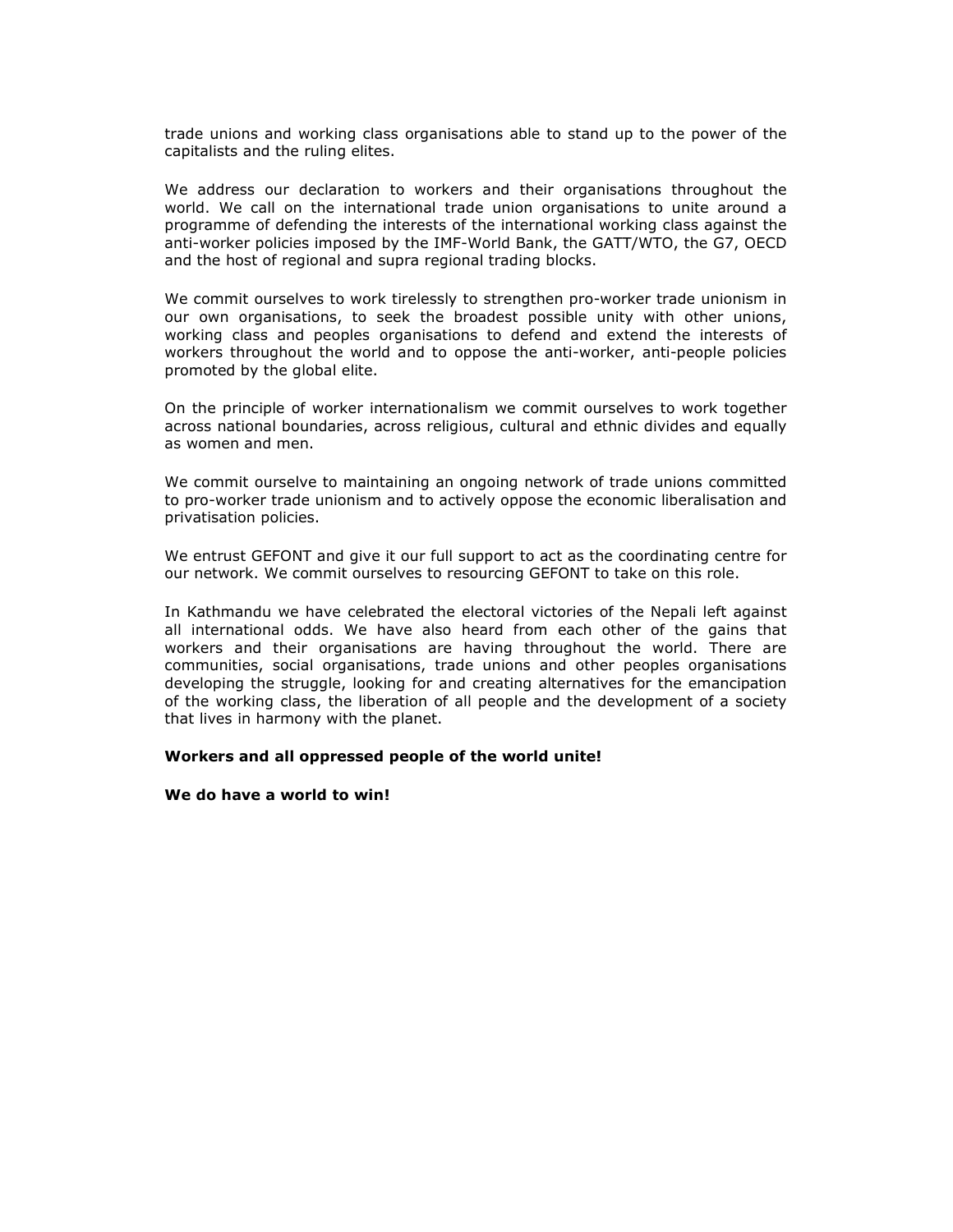## ACTION PLAN

Arising from two sets of workshops convened at the International Trade Union conference held in Kathmandu, Nepal December 10-13, the following points were endorsed as action plans and follow up to the conference.

The action plans fell broadly into three areas. 1. Action opposing economic liberalisation and privatisation. 2. Action to promote pro-worker trade unionism. 3. Action to promote the interests of working women and increase the participation of women in trade unions. 4. Post conference organisation and follow up action. The following is a compilation and summary of the action plans and recommendations from these workshops.

## Action opposing economic liberalisation and privatisation

- 1. As economic liberalisation, privatisation and other structural adjustment policies of the IMF / WB and other international institutions are not in the interests of working people we commit ourselves to work much more closely together nationally and internationally to oppose these policies.
- 2. We will undertake education and other awareness raising campaigns to motivate trade union members and other people against the nature of these policies.
- 3. We commit ourselves to mobilising still further our members and other sectors of the population against these policies. In this regard we specifically propose.
- i. An international signature campaign against privatisation and economic liberalisation.
- ii. To organise a strike and action day on 1 May 1955 against the economic liberalisation and privatisation policies.
	- 4. We will seek co-operation and joint action with other worker's movement and the broader anti imperialist movement in our opposition to the economic liberalisation and privatisation policies.
	- 5. We will seek co-operation and joint action with other worker's organisations specifically concentration on different sectors of the workers movement such as migrant workers, the informal/unorganised sector, women workers, bonded labour and child labour.
	- 6. We will organise links between workers within different branches of transnational corporations. We will endeavor to produce education materials including videos on the lives of workers in the free trade zones for workers in countries where TNC's are head quartered. ( See Taiwan ICLE proposal.)
	- 7. We will publicise breeches to ILO conventions and also target the World Trade Organisation (WTO) for actions it may take against the interests of workers and trade unions.
	- 8. We will highlight environmental degradation, in particular the actions of TNC's in polluting workers inside the factory gates and communities outside of them.

## Action to promote pro-worker trade unionism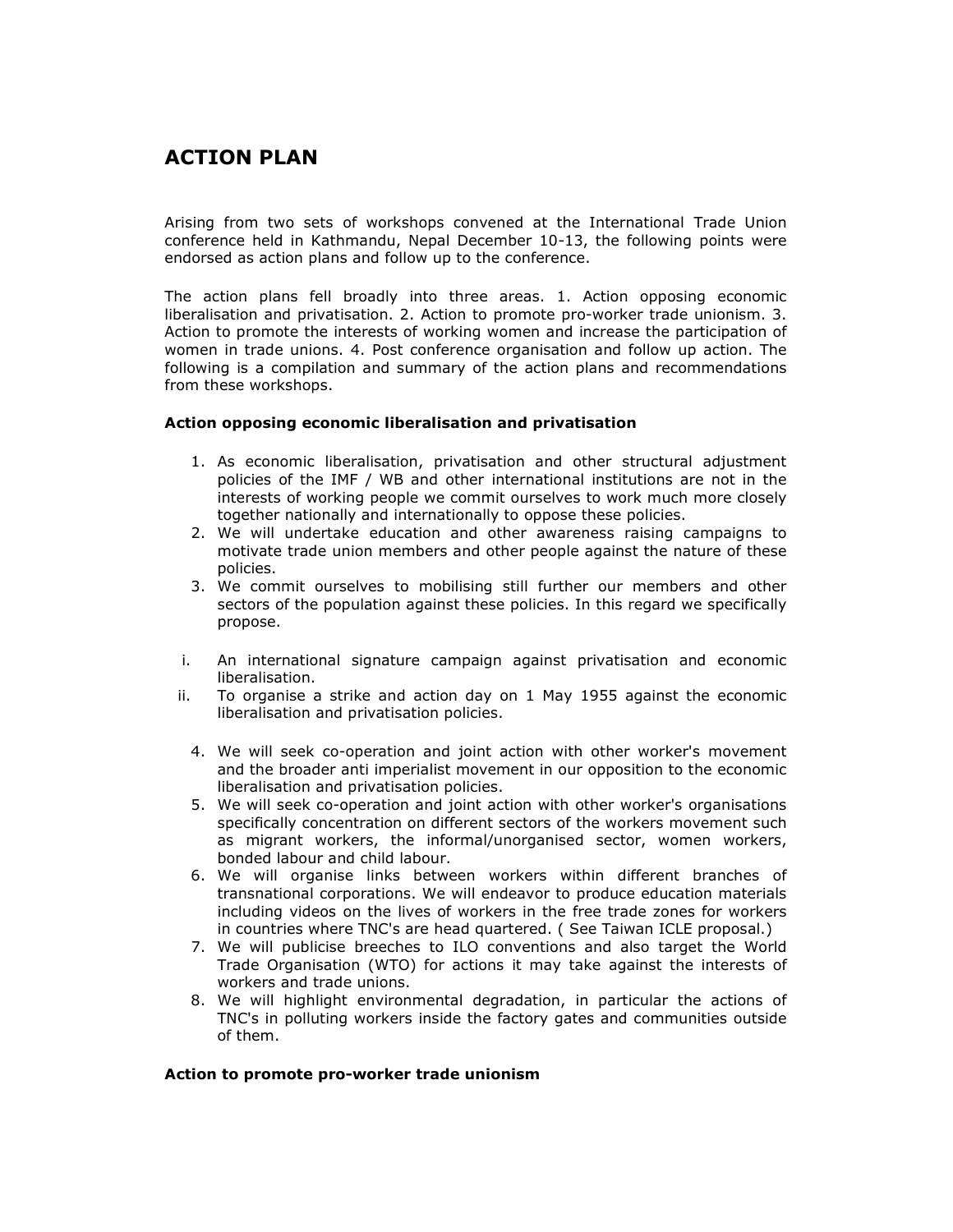- 1. Although we may use different such as genuine, democratic, militant or independent to describe pro-worker trade unionism, we commit ourselves to strive to promote his form of unionism as opposed to unionism controlled by capitalists and governments.
- 2. Pro-worker trade unionism must offer a determined resistance to the ongoing global offensive of capital and should practice a line of consistent anti-imperialism informed by a socialist perspective or vision.
- 3. Pro-worker trade unionism must develop the broadest possible working class unity and solidarity and should be the positive core within such unity.
- 4. Building on the contacts made at this conference the coordination and networking of pro-worker trade unions should be strengthened through newsletters and other communication, organisation of international solidarity actions and sectoral, national, regional and international gatherings.

## Action to promote the interests of women

- 1. We acknowledge the double burden that workingwomen face, oppressed both as workers and women in our societies. We also acknowledge that modern industrialisation is hugely increasing the proportion of women in industrial service and other forms of employment. We recognise that the economic liberalisation and privatisation policy have specific effects on women workers, which must be taken up by the trade union movement.
- 2. In order to address this situation and to strengthen the participation of women in trade unions we specifically agree to :
- i. Create or strengthen women's department in our respective unions and centres.
- ii. Develop education and awareness campaigns specifically for women workers.
- iii. Educate male trade unionists, husbands and family members to assist in greater participation of women in trade unions by taking responsibility for household and other family work.
- iv. Build the confidence of, encourage and train workingwomen to take higher responsibilities in trade union leadership positions.
- v. Encourage the involvement of working women in other social and political activities.
	- 3. We specifically agree to campaign on issues that affect workingwomen:
- i. Equal wages and job opportunities for women.
- ii. Elimination of all forms of discrimination against women.
- iii. Free childcare for workers.
- iv. Paid parental leave.
- v. Eliminate sexual harassment at work and in society.
- vi. Ensure decent residential and housing facilities.
- vii. Guarantee social security
- viii. Defeat oppressive fundamentalist forces.
- ix. Fight patriarchal values and the gender division of labor.
	- 4. Promote international networking, organisation and female leadership of garment workers given the very high proportion of women in this industry in each country.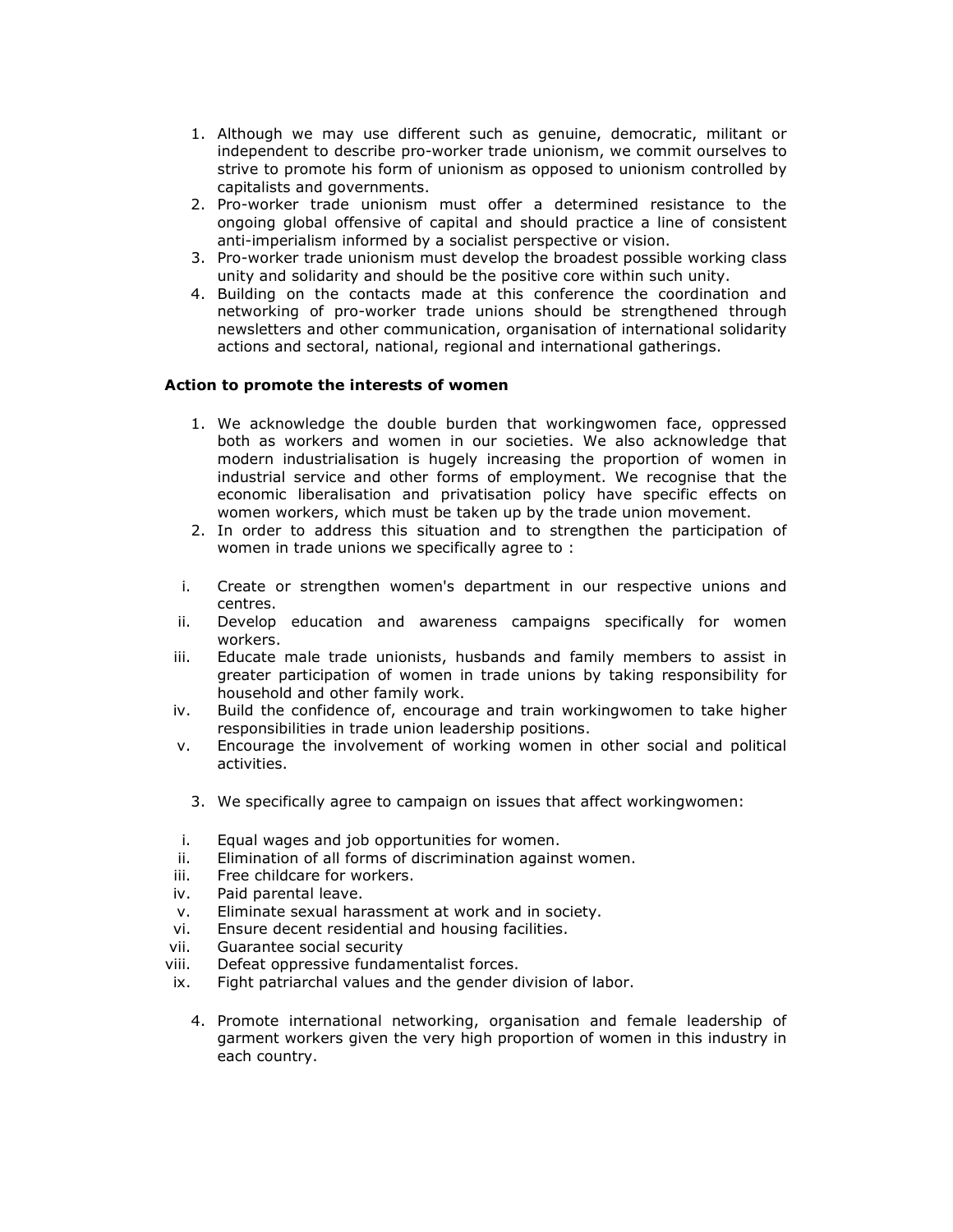5. Strengthen the celebration of 8 March as international workingwomen's day by using this day to organise joint union action to call attention to the long neglected plight of female workers.

## Post conference organisation follow-up

- 1. From this conference a network of pro-worker trade unions shall be established.
- 2. GEFONT is asked to become the secretariat/coordinator for this network (agreed by GEFONT).
- 3. The trade unions present commit themselves to resourcing GEFONT to carry out this task.
- 4. The trade unions present commit themselves to carry out the action plans and to publicise and promote the Kathmandu Declaration.

## Vote of thanks

The trade unions and other labour organisations present at the International Trade Union conference held in Kathmandu, Nepal from December 10-13 1994 express their sincere thanks to GEFONT for hosting the conference, to GEFONT and APWSL as conference organisers and to APWSL and ASPBAE for helping fund the conference. The participants also express their congratulations to CPN-UML, representing as it does the interests of workers, peasants and other oppressed people in Nepal, for its recent electoral success and its formation of the new Government of Nepal.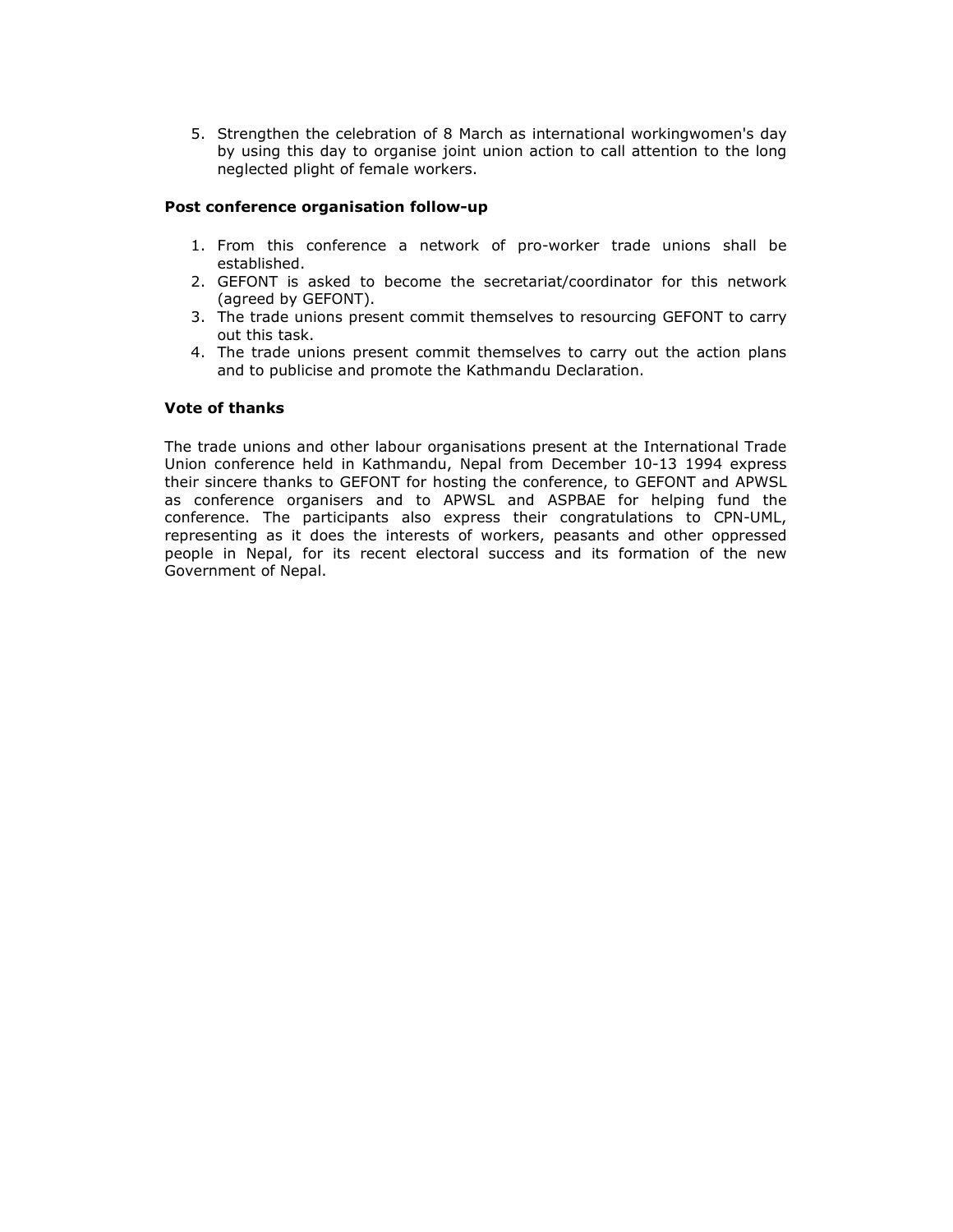## List of the Participants

### AOTEAROA (NEW ZEALAND)

Maxine Gay General Secretary N Z Trade Union Federation P O Box 11891 Wellington New Zealand Tel: 64-4-389 8963 Fax: 64-4-389 5399

#### BANGLADESH

Amirul Haque Amin General Secretary National Garments Workers Federation 22/A Topkhana Road Dhaka-1000, Bangladesh Tel: 24414 (Request) Fax: 880-2-863535

H A Khan Rano Vice President Jatio Sramik Federation 667 Dhanmondi Rd 32 (old) Dhaka, Bangladesh Tel: 880-2-326537

Tafazzul Hussain President Bangladesh Jatiya sramik Federation 961/3 Outer Circular Road Rajarbag, Dhaka-1217 **Bangladesh** Tel: 880-2-832358 Fax: 880-2-831917

Abul Bashar President Jatio Sramik Federation (National Workers Federation) 31F Topkhana Road Dhaka-1000, Bangladesh Tel: 880-2-247975

Iqbal Mazumder General Secretary Bangladesh National Worker's Federation Sub-Regional Coordinator (APWSL) 2, Hatkhola Road (1st Floor) Tikatuli, Dhaka Bangladesh Fax: 880-2-831917

Shahidulla Chowdary Secretariate Member Central Committee Trade Union Center 23/2-Topkhana Road (4th Floor) Dhaka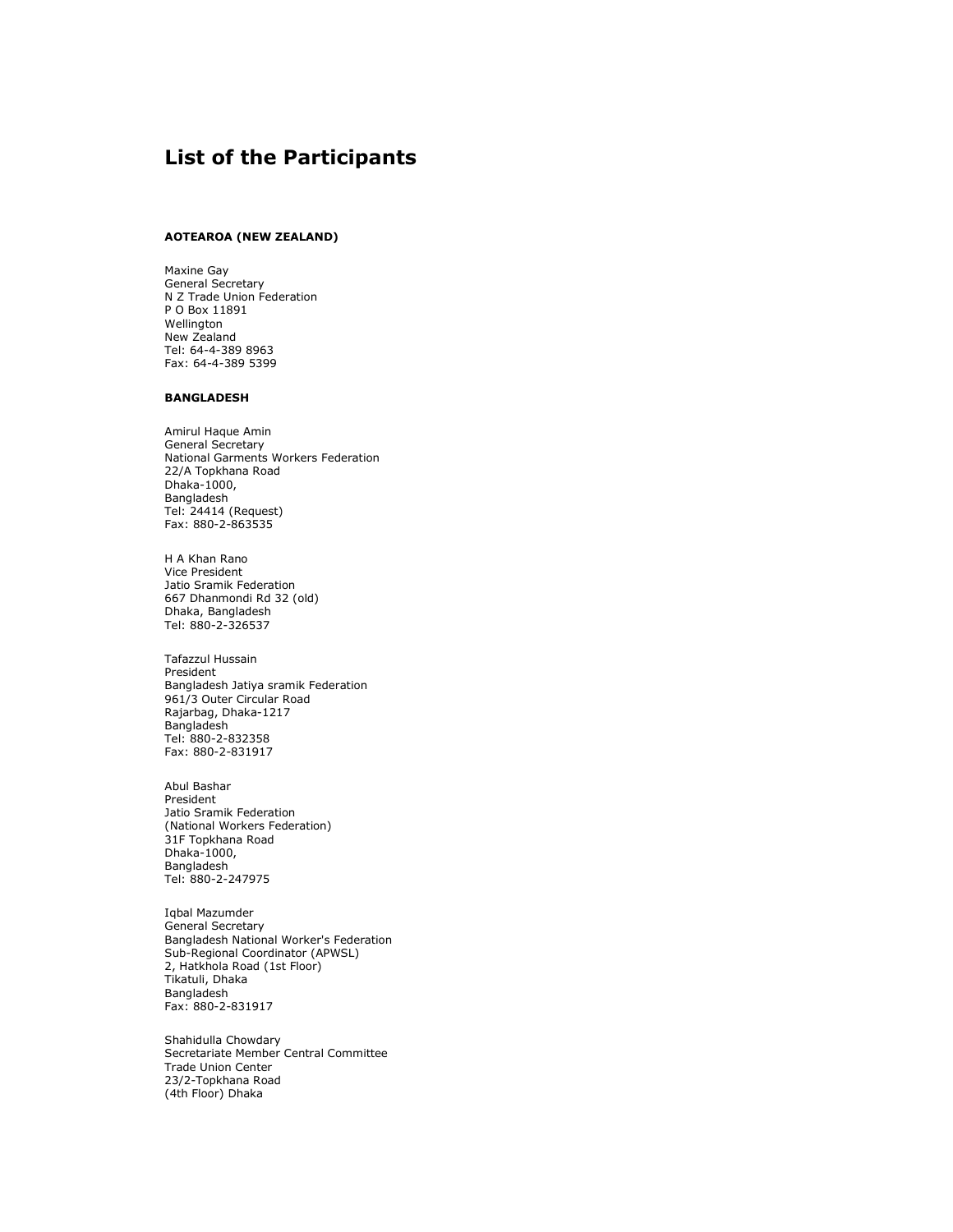Bangladesh Tel: 237416, 238612

Nurul Anowar General Secretary Bangladesh Agricultural Farm Labour Federation (BAFLF) G P O Box 935 Dhaka - 1000, Bangladesh Tel: 880-2-247975 Fax: 880-2-833983, 864288

Mushrefa Mishu President Bangladesh Garments Labour Unity 48, Green Corner 2nd Floor Green Road Dhaka-1205 Bangladesh

Shirin Akhter Executive President Jatio Sramik Jote, Bangladesh 35/36 B B Avn. Dhaka-1000 Bangladesh Tel: 239972 (O) / 317770 (R) Fax: 88-02-862740

#### GERMANY

Grosche, Monika Intern. Secr. of Fau IWA + FAU FAU c/o Buchlader Lesabot BreiteStr. 76 53113 Bonn Germany Tel: (0049) 228 638930 Fax: (0049) 2281 695193

#### HOLLAND

Peter Custers Secretary BPSC P O Box 40066 Looq BB Amsterdam Holland Tel: 00 31 20 6937681 Fax: 00 31 20 6937681

#### INDIA

Dipankar Bhattacharya General Secretary All India Central Council of Trade Unions (AICCTU) J3/335 DDA Flats Kalkaji New Delhi 110019 India Tel: 91-11-6483416

Ambarish Rai Member of National Committee All India Central Council of Trade Unionx (AICCTU) 82/38, Guru govind Singh Marg Lal Kuon, Lucknow, UP Pin 226001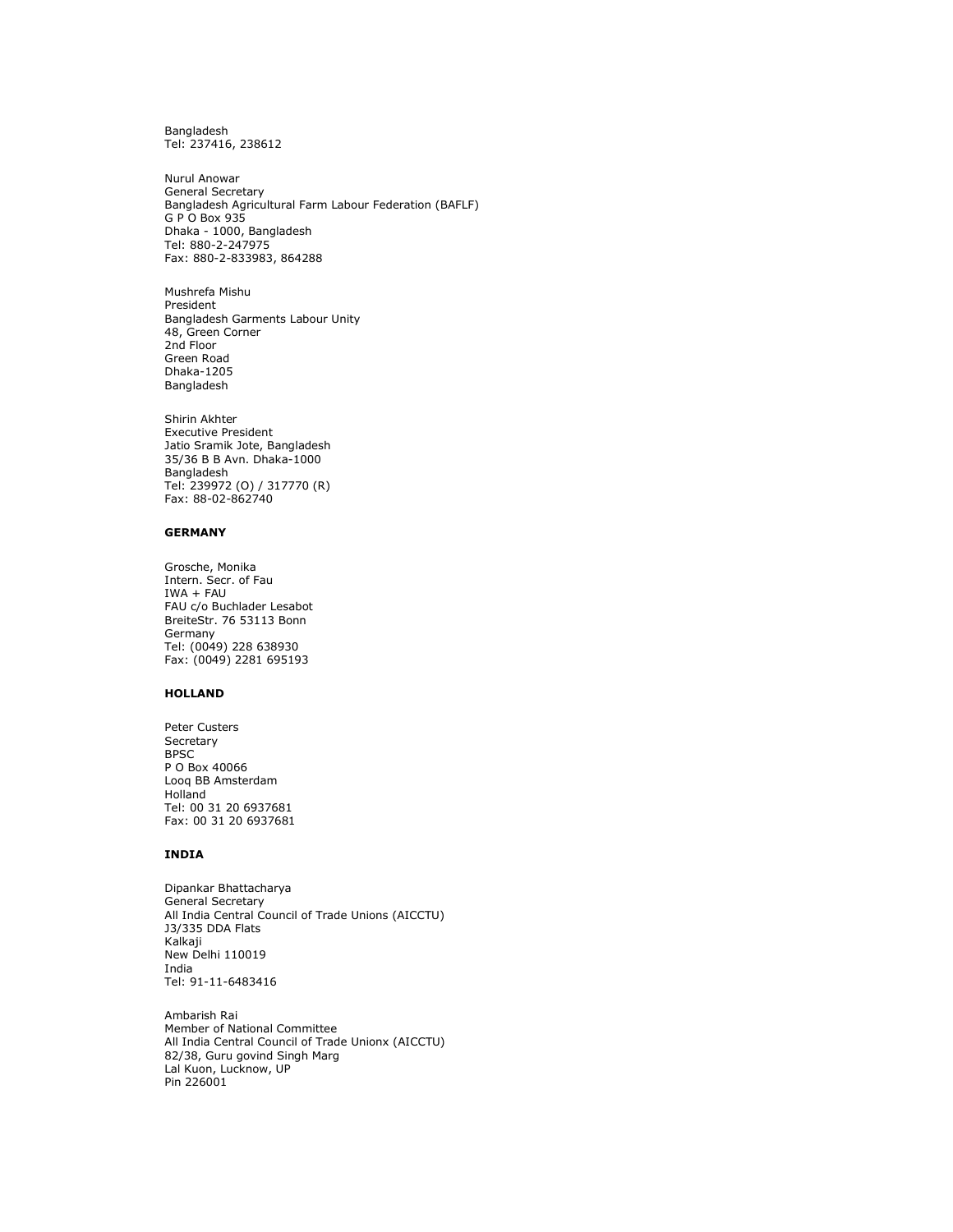India Tel: 91 522 212906

Kanai Banerjee Secretary Centre of Indian Trade Unions (CITU) 15, Tal Katora Road New Delhi 110 001 India Tel: 371 4071 / 372 3825 Fax: 335 5856

A B Bardhan General Secretary All India Trade Unions Congress 24 Canning Lane, Delhi 110 001 Tel: 387320 Fax: 386427

Kuldip Kaur General Secretary of HCL Employees Union HMS / APWSL Flat No. 6, CPWD Pandara Road New Delhi 110 003 India

Yadav Ram Darsh National Facilator APWSL / HMS H No. 1139, Sector 18 Faridabad, Haryana - 121 002 India Tel: 91-129-295644 Fax: 91-129-212596, 213586

Makender Kumar Vice President All Escorts Employees Unions H No. 1107, Sector 18 Faridabad Hariyana Tel: 91-129-284911 Ext. 3471

#### JAPAN

Kitahata Yoshihide APWSL Japan (General Union) 1-5-6, Mitejima Nishi-Yodogawa-ku, Osaka Japan Tel: 81-6-4741167 Fax: 81-6-4741354

#### KOREA, SOUTH

Oh Jong Soae Charger of Planning Dept. Hyundai Trade Union Federation (Korea) 606-11 Chunha 2-Dong, Dong Gu Ulsan City,Kyungnam, 682-062 Korea Tel: 82 522 36 0771 Fax: 82-522 36 0772

Hwang Deok Soon Researcher KSI (Korea Social Science Institute)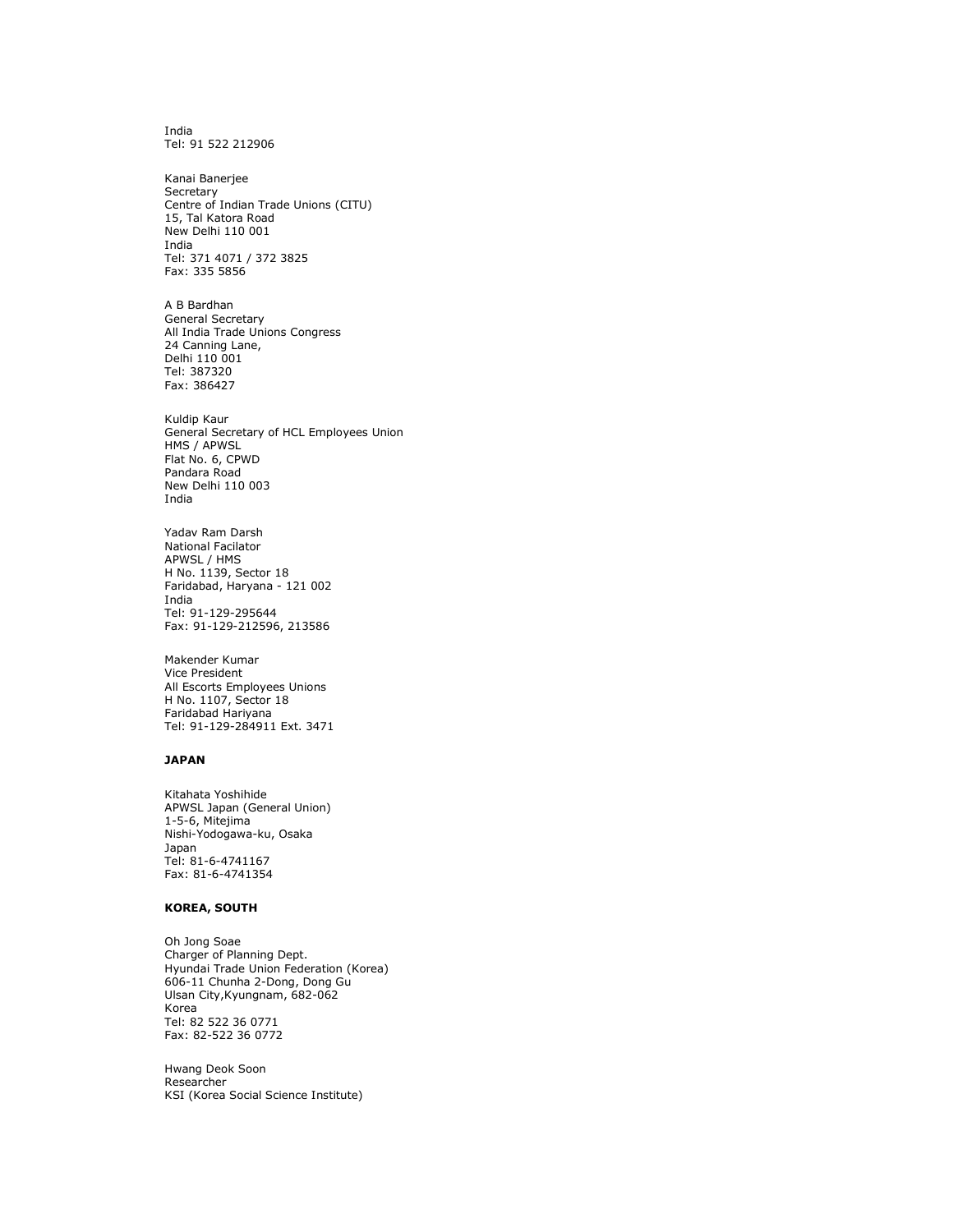Chugong Apt 1115-1211 Sangyeo Dong, Nowon Gu, Seoul Korea Tel: 822-363-1177 Fax: 822-365-2608

#### MALAYSIA

Mahadi Md Desa Asst. Gen. Sec. National Union of Employee in Manifaltorin Rubbe Produci (NUEMRP) Lot: 7132 N15 Floor, Jalan Utase 15/c Shah Alam, Selangor, Malaysia Tel: 6-03 5501640 Fax: 6-03 5501170

#### NEPAL

Mukunda Neupane Member of Parliament Chairperson **GEFONT** P O Box 160, Patan Lalitpur, Nepal Tel: 977-1-411880 Fax: 977-1-411880

Bishnu Rimal Secretary General GEFONT P O Box 160, Patan Gate Lalitpur, Nepal Tel: 977-1-411880 Fax: 977-1-411880

J B Rai Vice-Chairman GEFONT Biratnagar **Nepal** Tel: 977-21-27321

Chudamani "Jangali" Vice President, GEFONT President, ITWAN P O Box 160 Patan Nepal Tel: 411880 Fax: 411880

Bharat Pahari GEFONT Post Box 100 Pokhara, Nepal Tel: 21934 (R), 21414 (O) Fax: 411880

Hem Raj Regmi Vice-Chairman GEFONT Neplgunj, Nepal Tel: 977-81-20728 (Nepalgunj) Tel: 977-1-411880 (Ktm)

Madhav Neupane Member, GEFONT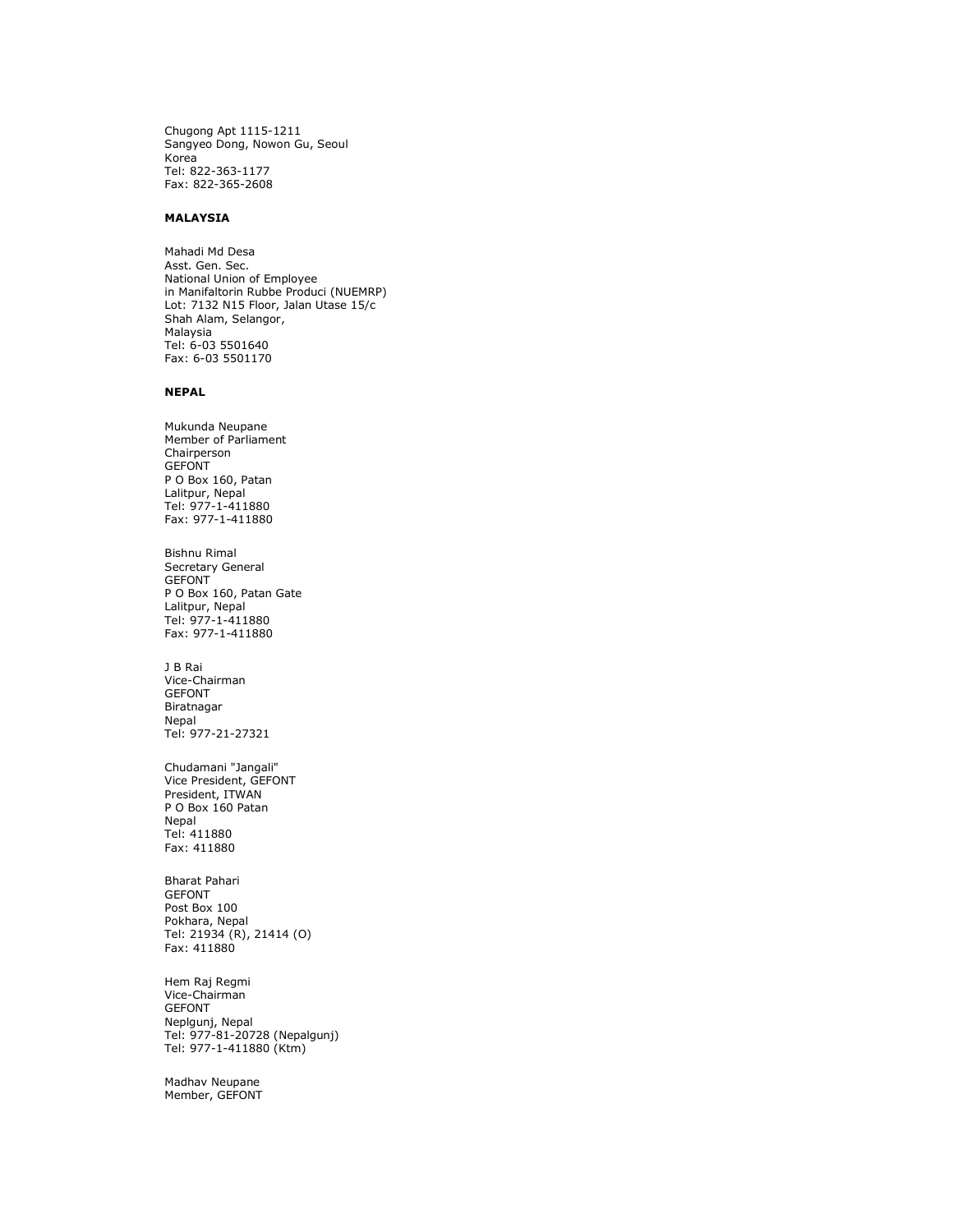Chairman, NIHWU P O Box 160, Patan Gate Lalitpur, Nepal Tel: 977-1-411880 Fax: 977-1-411880

Lalit Basnet Vice-Chairman GEFONT P O Box 160, Patan Lalitpur, Nepal Tel: 977-1-411880 Fax: 977-1-411880

Bidya Bhandary Member of Parliament Coordinator Central Women Workers Dept. GEFONT P O Box 160, Patan Lalitpur, Nepal Tel: 977-1-411880 Fax: 977-1-411880

Om Koirala Vice Chairman NIWU Sunsari, Itahari Nepal Tel: 977-25-60222 / 80418

#### PAKISTAN

Riffat Husain Coordinator Pakistan Institute of Labour Education & Research 141-D/2, Annexe P.E.C.H.S., Karachi - 75400 Pakistan Tel: 4557009 / Fax: 4548115

Gulzar Ahmad Chudhary General Secretary All Pakistan Trade Unions Federation 114-Gulberg Road, Industrial Area, P Code No. 54660, Lahore Pakistan Tel: 374636 / 5712511

Rubina Jamil President (WWO) Chairperson (APTUF) All Pakistan Trade Union Federation (APTUF) 114-Industrial Area, Gulberg Road, Gulberg Lahore - Pakistan Tel: 92-42 571251/5712512/5712516/5712517 Fax: 92-42-5712682

#### PHILIPPINES

Joel B Maglunsod Vice Chairman for Mindanao Kilusang Mayo Uno (KMU) 24-B, Second Floor AALA Bldg, Anda St., Davao City, 8000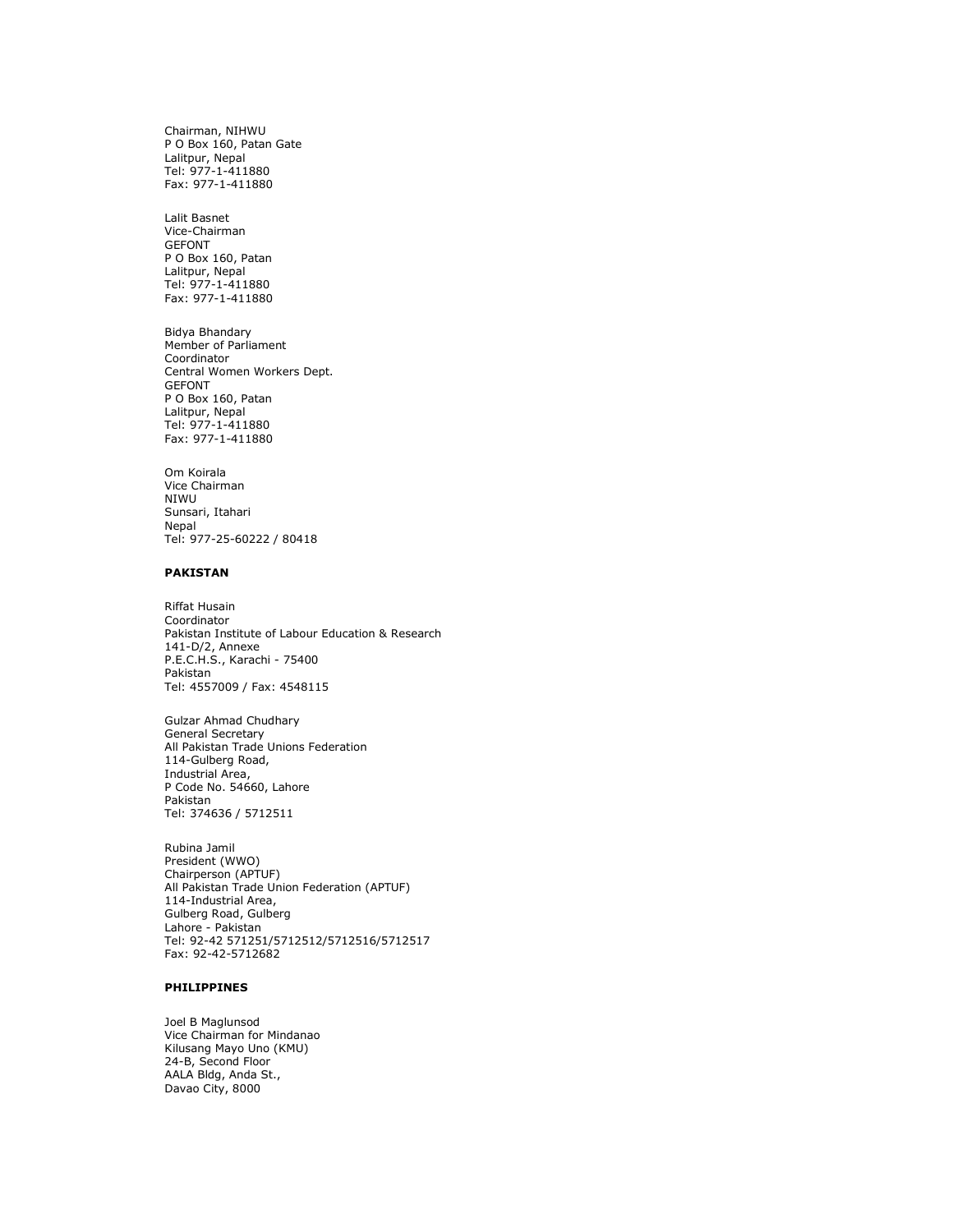Philippines Tel: 62256

Manuel L Sarmiento Secretary General Kilusang Mayo Uno (KMU) Rm. 301 Herald Bldg. 60-61 Muralla St. Intramuros, Manila Philippines Tel: 632 480021 local 21, 482688 Fax: 632 587919

Daisy S Arago International Dept. Kilusang Mayo Uno Rm.301 Herald Bldg. 60-61 Muralla St. Intramuros, Manila Philippines Tel: 632 482688, 969151 Fax: 632 587919

#### SRI LANKA

Gamini Jayaweera Deputy General Secretary United Plantation Services Employees Union 143 KEW Road Colombo 2 Sri Lanka & No. 693 Peradeniya Road, Kandy Sri Lanka Tel: 941 421573 / 320901-4 Fax: 941 32053

Sujatha Nawaratne President Women's Centre 15/28 Amandoluwa, Seeduwa, Sri Lanka

Anton Marcus Joint Secretary Industrial Transport and General Workers Union 235-1/1, Olcott Mawatha Colombo-11 Sri Lanka Tel: 94-1-421542 Fax: 94-1-328111

#### SWEDEN

Ulf B Andersson Journalist, Arbetdren SAC, Central Organization of Swedish Workers P O Box 6507 S-113 83 Stockholm Sweden Tel: +46 8 160890 Fax: +46 8 6730345

Dirk Grosjean Member of International Committee SAC - the Syndicalists Central Organization of Swedish Workers Box 6507 S-113 83 Stockholm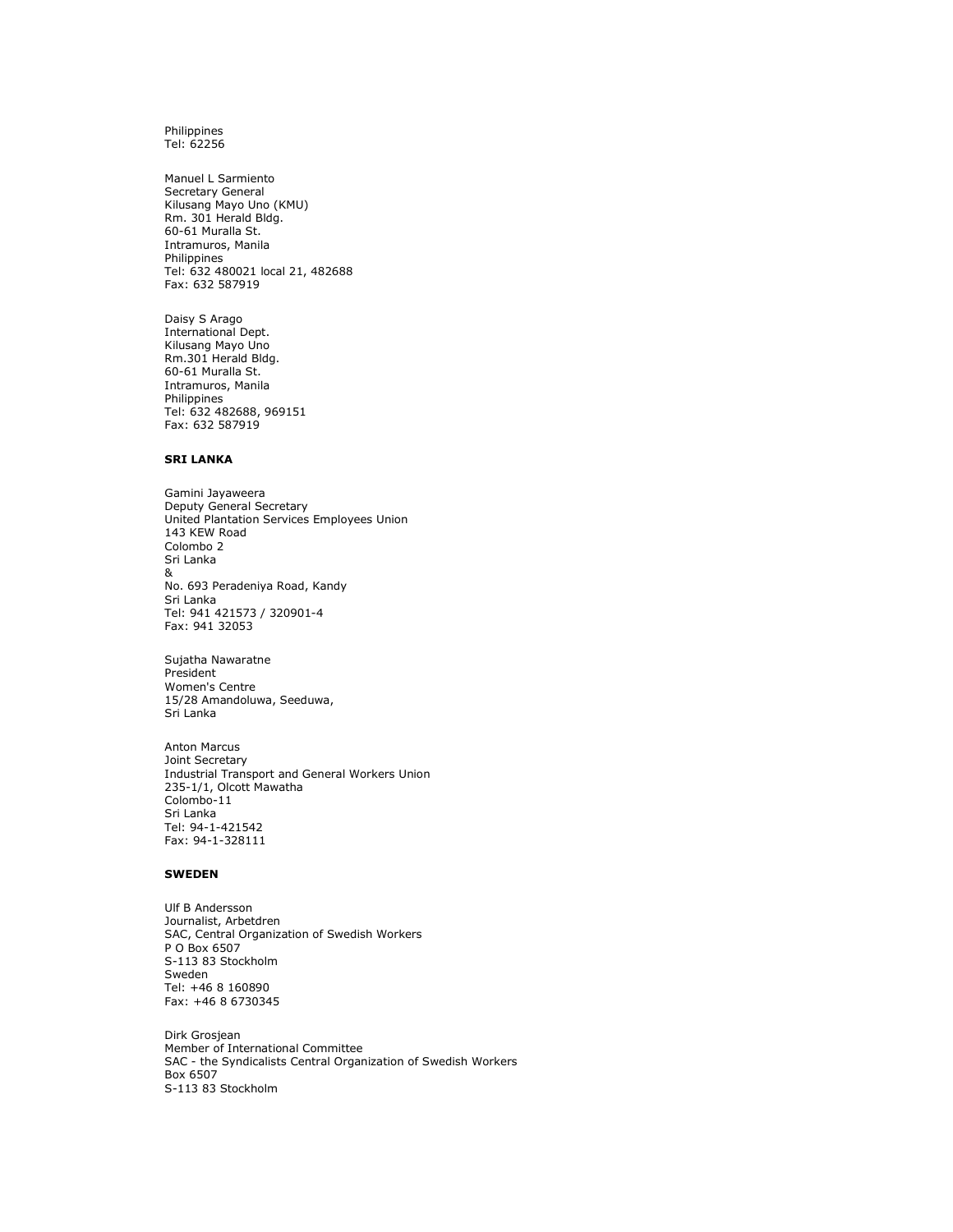Sweden Tel: +46 8 6735272 Fax: +46 8 6730345

Mattias Gardell International Department Central Organization of Swedish Workers (SAC) Box 6507 S-113 83 Stockholm Sweden Tel: +46 8 6735272 Fax: +46 8 6730345

Anna-Klara Bratt ed. of SAC Newsletter SAC-Syndikalisterna Box 6507 11383 Stockholm Sweden Tel: +46 8 6735272 Fax: +46 8 6730345

Christina Dagberger Member of the Executive Committee SAC Box 6507 S-113 83 Sweden Tel: +46 8 673 3559 Fax: +46 8 673 0345

#### TAIWAN

Tsuen-Chyi Jeng Director Information Centre for Labour Education in Taiwan (ICLE) 5th Fl. #97-1, Jean-Ai Rd. Sec. II, Taipei Taiwan Tel: (02)-392-8777, (02)-392-3670 Fax: (02)-351-7580

Lin-Ching Hsia Director Solidarity Front of Women Workers (SFWW) and Pink Collar Solidarity 4th Fl. #97-1 Jean-Ai Rd. Sec. 2, Taipei, Taiwan Tel: (02) 392-8777, (02) 392-3670 Fax: (02) 351-7580

Tsai, Chien-Jen Labor Rights Association 3F-2, No. 76 Sec.3 Roosevelt Rd. Taipei Taiwan Tel: 886-2-3681599 Fax: 886-2-3681799

Chang Tseng-Jong General Secretary Taiwan Labor Right Association 3F No. 76 Sec.3 Roosevalt Rd. Taipei Taiwan, China Tel: 886-2-3681599/3681799 (off) 886-2-7211990 (Res) Fax: 886-2-7113783 (Res)

#### REGIONAL (ASIA-PACIFIC) ORGANISATIONS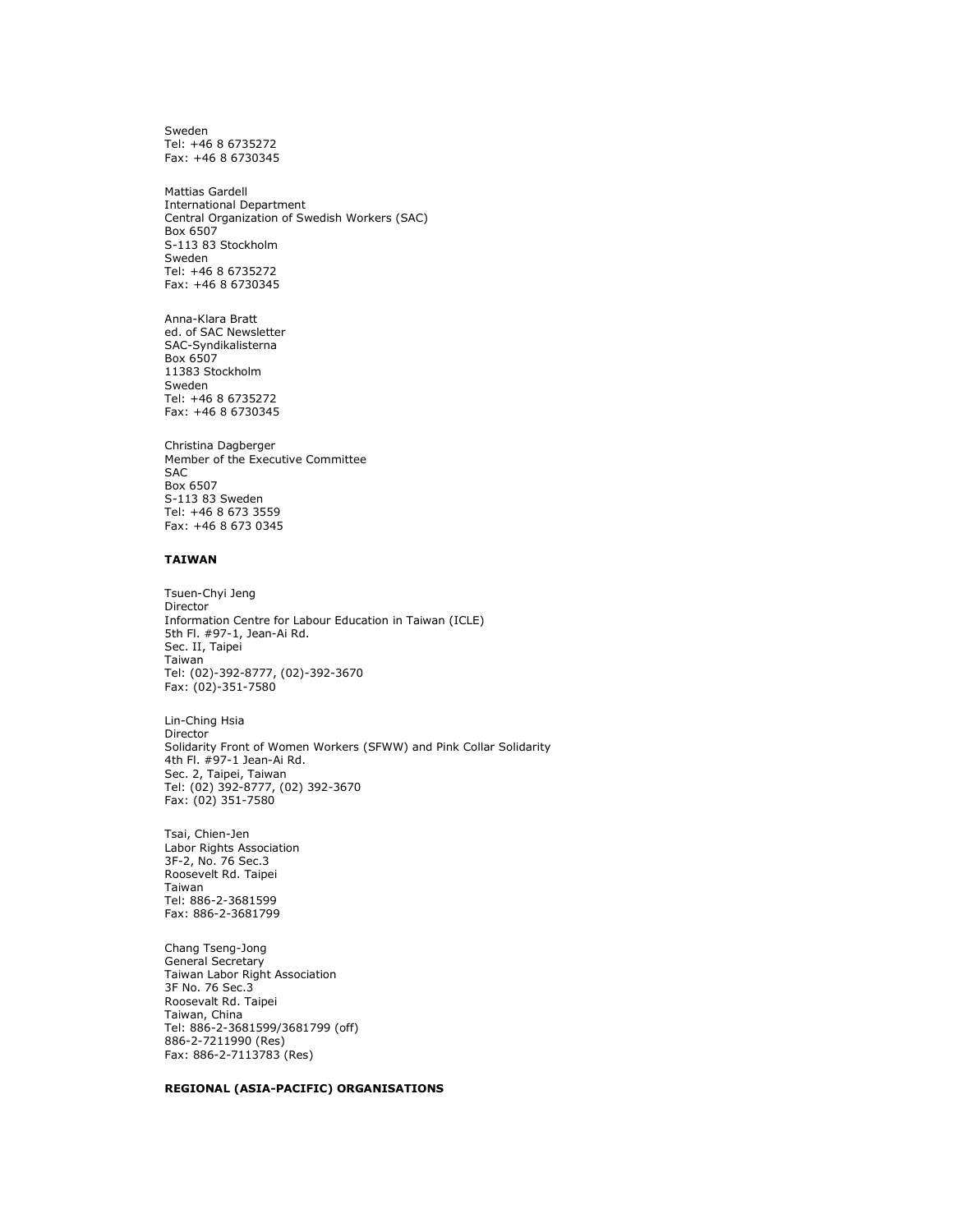Robert Reid Coordinator Asia Pacific Workers Solidarity Links (APWSL) P O Box 11 123 Wellington New Zealand Tel: 64-4-3848963 Fax: 64-4-3895399

Debkumar Ganguli **Secretary** World Federation of Trade Unions (WFTU) Asian-Pacific Regional Office 2 School Lane, New Delhi 110 001 India Tel: 91-11-3322714 Fax: 91-11-3755419

Rex Marlo Varona Research & Information Asia Monitor Resource Center 444 Nathan Road, 8/F, Flat B Kowloon, Hongkong Tel: 852-2332-1346 / Fax: 852-2385-5319 email: AMRC@HK.SUPER.NET

Cha Mi Kyung (Serapina) Information Service Coordinator Asia Monitor Resource Center 444-446 8-B/F, Nathan Road Kowloon, HongKong Tel: 852-2332-1346 / Fax: 852-2385-5319 email: AMRC@HK.SUPER.NET

Prem Prasad Dangal Intern Asian Migrant Centre 4 Jordan Road Kowloon, Hongkong Tel: 852-2312-0031 / Fax: 852-2367-7355

#### **SECRETARIATE**

Binod Shrestha Treasurer General Federation of Nepalese Unions (FEFONT) P O Box 160, Patan Gate Lalitpur, Nepal Tel: 977-1-411880 Fax: 977-1-411880

Buddi Ram Acharya Accountant GEFONT P O Box 160, Patan Gate Lalitpur, Nepal Tel: 977-1-411880 Fax: 977-1-411880

Elizabeth Wong Intern Rural Reconstruction Nepal P O Box 8130 Lazimpat Kathmandu, Nepal Tel: 977-1-415418 Fax: 977-1-418296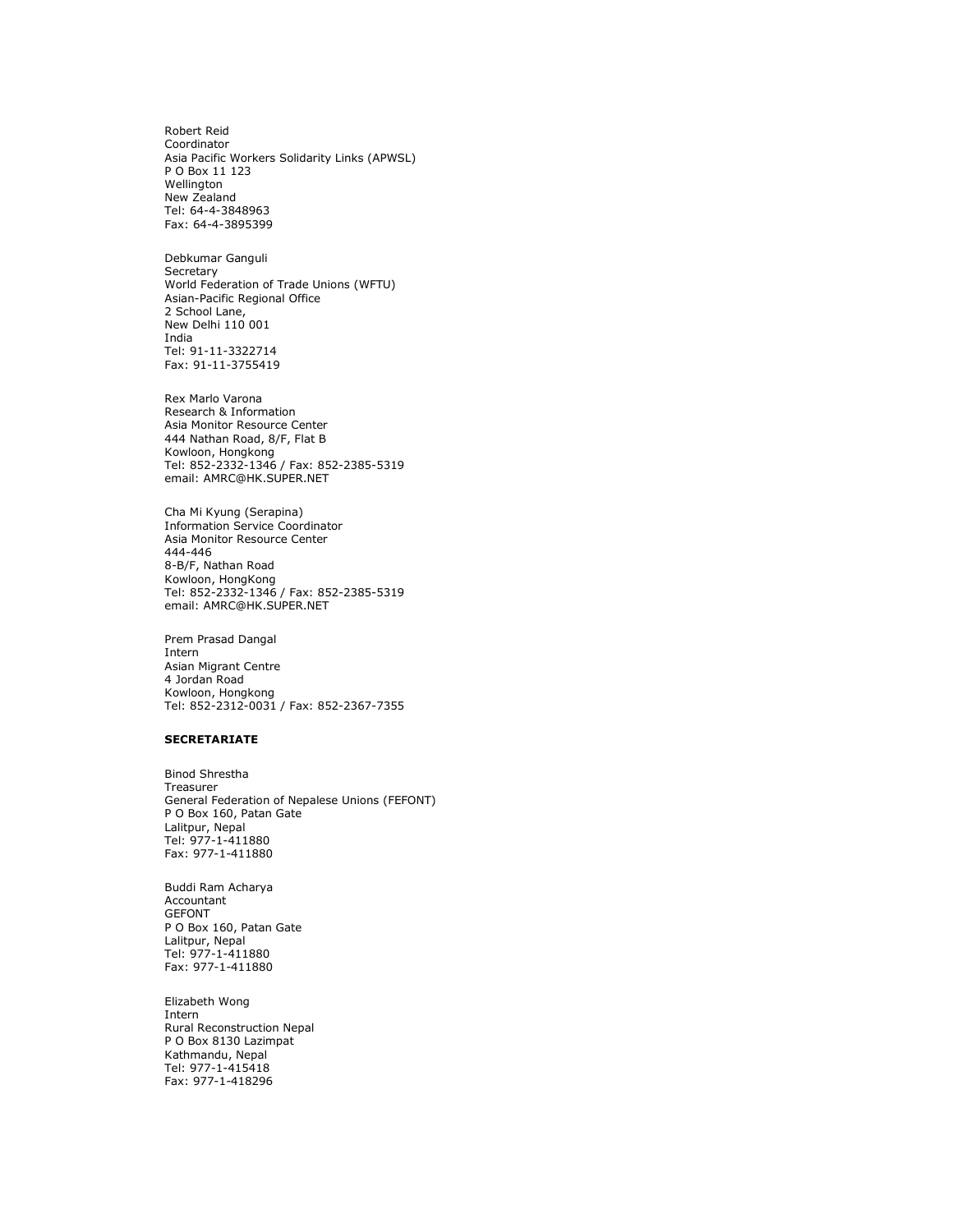Kiran Mali Documantalist Informal Sector Service Centre (INSEC) P O Box 2726, Kathmandu Nepal Tel: 977-1-270770/271587 Fax: 977-1-226820/271587

Som Rai Office Secretary GEFONT P O Box 160, Patan Gate Lalitpur, Nepal Tel: 977-1-411880 Fax: 977-1-411880

Sunil Poudyal Advisor GEFONT 418 408 Dillibazar P O Box 6511 Tel: 977-1-418408

Rajendra Mainaly Member, Central Committee Nepal Independent Electro Worker's Union Post Box 160, Patan Gate Lalitpur, Nepal Tel / Fax: 977-1-411880 (Gefont)

Ramsaran Pyakurel Member, Health and Safety Dept. GEFONT P O Box 160, Patan Lalitpur, Nepal Tel: 977-1-411880 Fax: 977-1-411880

Jeetendra Shrestha Member / Chairman GEFONT / NIEWU P O Box 160 Patan Gate Lalitpur, Nepal Tel: 977-1-411880 Fax: 977-1-411880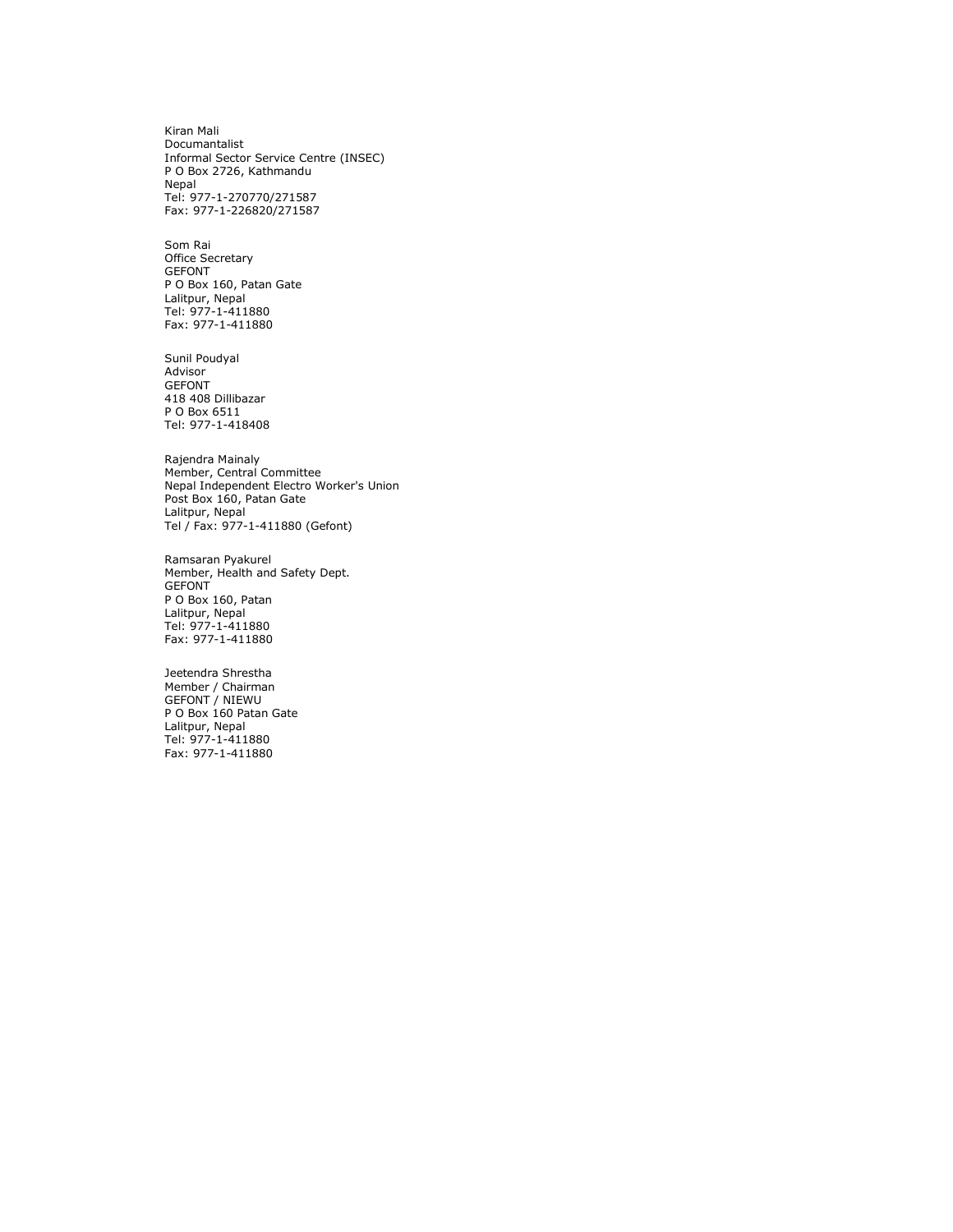STRENGTHENING PRO-WORKER TRADE UNIONISM: PROBLEMS AND PROSPECTS IN THE CONTEXT OF ECONOMIC LIBERALIZATION AND PRIVATISATION

## A GEFONT paper for International Trade Union Conference

Kathmandu, Nepal, December 10-14, 1994

## 1. Introduction

Today, under the direction of the western capitalist countries and international multilateral agencies like World Bank and the IMF, reactionary governments of the developing countries are implementing the economic liberalization and privatisation policies more vigorously. In the course of pursuing such policies it is wrongly argued that compared to Countries adapting west type liberal policies, Countries following state intervention policies have been unable to promote economic growth, enhance social welfare and ensure equitable income distribution in the society. Under the the liberalization policies predominant emphasis is given on the deregulation in all type of markets including labour market for facilitating the additional exploitation by monopoly capitalists. Since these policies completely ignore the deepening unemployment problems prevailing in the developing countries, they make tremendous negative impact on the earning and employment conditions of the workers. Yet, in the name of economic efficiency and productivity enhancement, the liberal policies are directed to replace exiting job guarantee and minimum wage policies by the policies of labour contract and labour mobility. The policies of privatisation and labour retrenchment embodied in the reforms have additionally threatened the very existence of labour union movement in the third world countries.

The present Conference on Strengthening Pro-worker Trade Unionism, therefore, is taking place at a time when the various policies pursued in the line noted above are working objectively against the interest of the working class. By taking advantages of the unipolar world and weakening people's movement in the third world specially after the down fall of the socialist system in the Eastern European countries and then Soviet Union, the capitalist and imperialist forces are engaged in concentrating capital in few hands of the western capitalists through whatever inhuman means. It is, therefore, obvious that unless this trend is checked, the survival of the working class will be more difficult in the days to come. In this context, we attach greater importance to this Conference. The way the international monopoly capitalist class is using capital as a weapon for the exploitation of the labour force and concentration of capital in few hands, it becomes the duty of labourers and working people to organize themselves in unions and strengthen movements against the liberalization and privatisation policies. We are confident that this Conference will be able to provide a new direction for exposing anti-labour policies popularised by Western Capitalist countries and multilateral agencies like World Bank and the IMF and strengthening national and international workers' movements.

In this paper below, at first, a brief examination of the general impact of liberalization and privatisation policies on the Nepalese economy in general and workers in particular is made. This is followed by the discussion on the history of labour movement in Nepal with special focus on the role of GEFONT for the cause of unionism and pro-workers movement. Last section examines the problems and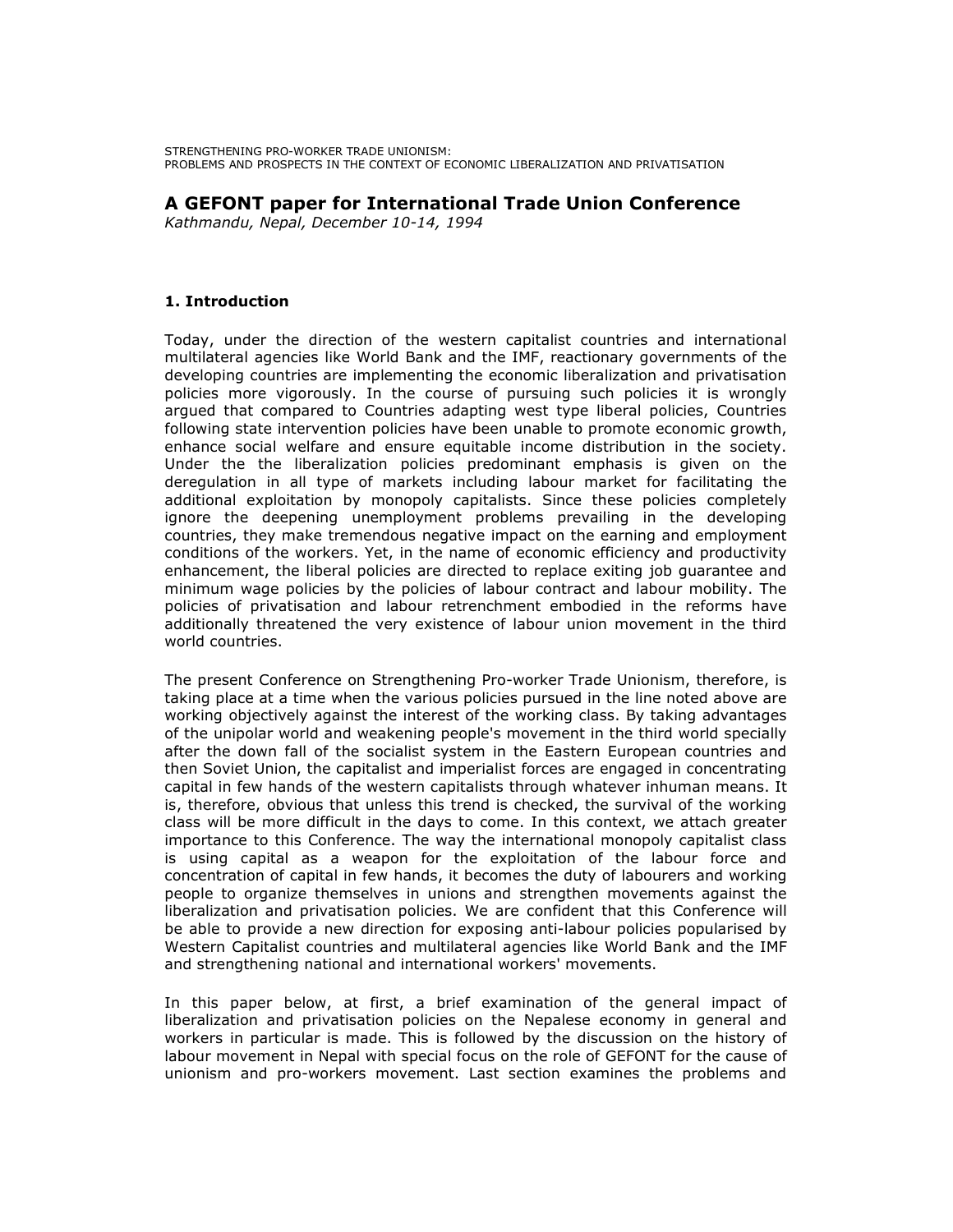prospects of the international labour movement taking new challenges created by the liberalization and privatisation policies into account.

## 2. Impact of Economic Liberalization and Privation Policies on the Nepalese Economy and Workers

In Nepal, the liberalization and privatisation policies were initiated with the implementation of economic stabilization and structural adjustment programmes in 1985/86 and 1986/87 respectively. But these policies have been perused more vigorously after the formation of Nepali Congress Government in 1991.

It is now an established fact that the conditional programmes of economic stabilisation are imposed on the developing countries with a view to eliminate the deficits in the balance of payments and public accounts only through internal austerity measures in spite of worsening terms of trade, declining foreign aid and rising debt servicing problems playing critical role for such budgetary and payment problems. The structural adjustment programmes are imposed in the developing countries with the objective of removing the economic distortions created in the economy by the government's intervention in the time of implementing some social welfare and distributional programmes. The conditionalities in the structural adjustment programme include, among others, freeing of exchange and interest rate mechanism, removal of price controls and subsidies, reduction of tariffs and quantitative controls on imports and removal of export subsidies, introduction of de-licensing system in industries, removal of all type of barriers for foreign investors, privatisation of public enterprises, deregulation of markets, including the labour market and reduction in the level of public expenditure curtailing projects and programmes associated with even social sector development.

It is worth mentioning that the so called the structural adjustment programmes prescribed for the developing countries are not structural in true sense when they are compared with the structural problems prevailing in the developing countries. The structural problems of the developing countries have emanated due to the existence of feudal agrarian structure, worsening of terms of trade in the international markets, underdevelopment and exploitation of the productive forces, persistence of limited domestic market due to low level of purchasing power of the working class, institutional barriers so on and so forth. Interestingly, the programmes prescribed under the SAP for all the developing countries are the same without any reference to the unique problems of a particular country. Also every one can question the credibility of the programme since the whole burden of the adjustment is put on the borrowing country without any consideration to the adverse international economic environment. Thus, unlike the past, the multilateral agencies have succeeded to legitimate the exploitation of developing countries by the developed countries. The question again arises, why; in spite of this, most of the governments of the developing countries are carrying out these programmes? One attraction of the SAP is that the loans provided through this programme are non-tied to the projects and, therefore, they can be used on the wishes of the governments so long as the conditionality included in the SAP are implemented. Similarly, despite major benefits directed to the multinationals and international monopoly capitalist class, the class interest of the reactionary governments of the developing countries are also partly protected by the policies included in this programme. The export orientation, freeing of exchange rate system, elimination of input subsidies and deregulation of all kinds of market including labour market are some of the policies that ensure some benefits to the feudal, comprador and bureaucratic capitalists. Today, after succeeding to implement such programmes in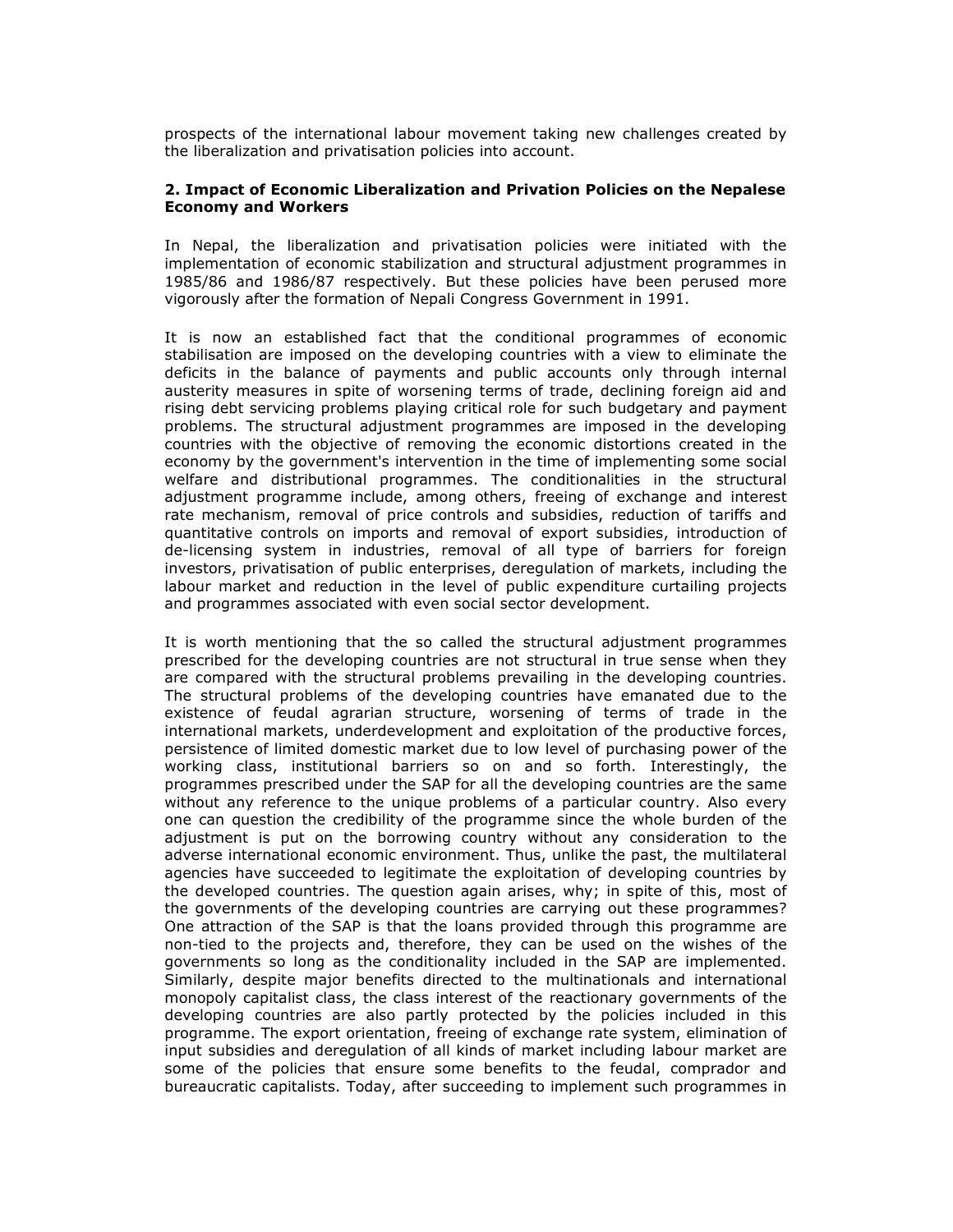the developing countries, western countries and multilateral agencies are jointly advocating for the necessity of implementing the liberal and price dictated market policies so that the process of neo-economic colonization in the developing countries could be further strengthened. The recent decision to establish WTO has further circumscribed the scope of enjoying the limited economic sovereignty by the developing countries. The GATT negotiation has guaranteed the free movement of only capital not labour, thus preventing income and employment opportunities of the working class of the third world countries in the west.

In Nepal's context, if policies implemented during the period 1986 to 1990 are examined, it is found that the policies adopted were entirely based on the World Bank and the IMF conditionality included in the SAP. A momentum of enormous rise in debt outstanding and rapid increase in prices started in this period in Nepal. Similarly, a massive increase in poverty took place during this period. During the period 1986 to 1990 the rise in prices was more than 12 percent on the average compared to 5 to 6 percent during the period 1980 to 1985. The debt outstanding which was just 22 percent of GDP in 1985 reached as high as 53 percent of GDP in 1990. The economic growth rate remained around 4 percent during this period in spite of agricultural production increasing markedly due to good weather conditions. The poverty level went up to as high as 71 percent in 1990 from just 42.55 percent in 1985. Thus, a polarization process in the Nepalese society manifested during the SAP period with further marginalization of the workers and disadvantaged people.

The policies of the Nepali Congress government have made more pervasive negative impact on the socio-economic development of Nepal. As noted above also, after coming to the power in 1991, it has implemented the economic reform programmes more forcefully with predominant emphasis on economic liberalization, privatization and other price dictated market policies in the line suggested by the World Bank and the IMF. With the initiation of more drastic reforms, first of all, partial convertibility in the exchange rate system was introduced. This was followed by the adaptation of the full convertibility system in the current account. Also new industrial policy was formulated by abolishing licensing system which gives priority on the promotion of the export oriented industries. For strengthening price dictated market led system, subsidy on fertilizer, essential goods and services were reduced drastically. The tariff rates have also been reduced markedly without considering the likely adverse effect on import substituting and small scale industries. Similarly, during the last three years period, prices of several public utility services and petroleum products have been increased many times with sharp rise in the prices of both inputs and essential goods and services. To accentuate the privatization process, six public enterprises have been already sold to the individuals (including foreign individual) in spite of the fact that most of these enterprises were operating in profits. Since a new monopoly power has been granted to these sold enterprises, some of them have already raised the prices of their products massively with additional burden to the consumers and common people. Similarly, in the name of raising efficiency and productivity of the labourers, labour retrenchment policy has been adopted without any adequate facilities to the workers who have been forcefully ousted from the job. It is interesting to note that those who argue government failures due to certain welfare, job guarantee and minimum wage policy do not see any harm with deepening unemployment and poverty problems resulting from the liberalization and privatization policies. Nepalese experience clearly shows that whatever additional production or profitability ratio of the privatized enterprises has increased, it is primarily due to curtailment of various facilities to the workers and sharp increase in the prices of products as pointed out earlier also.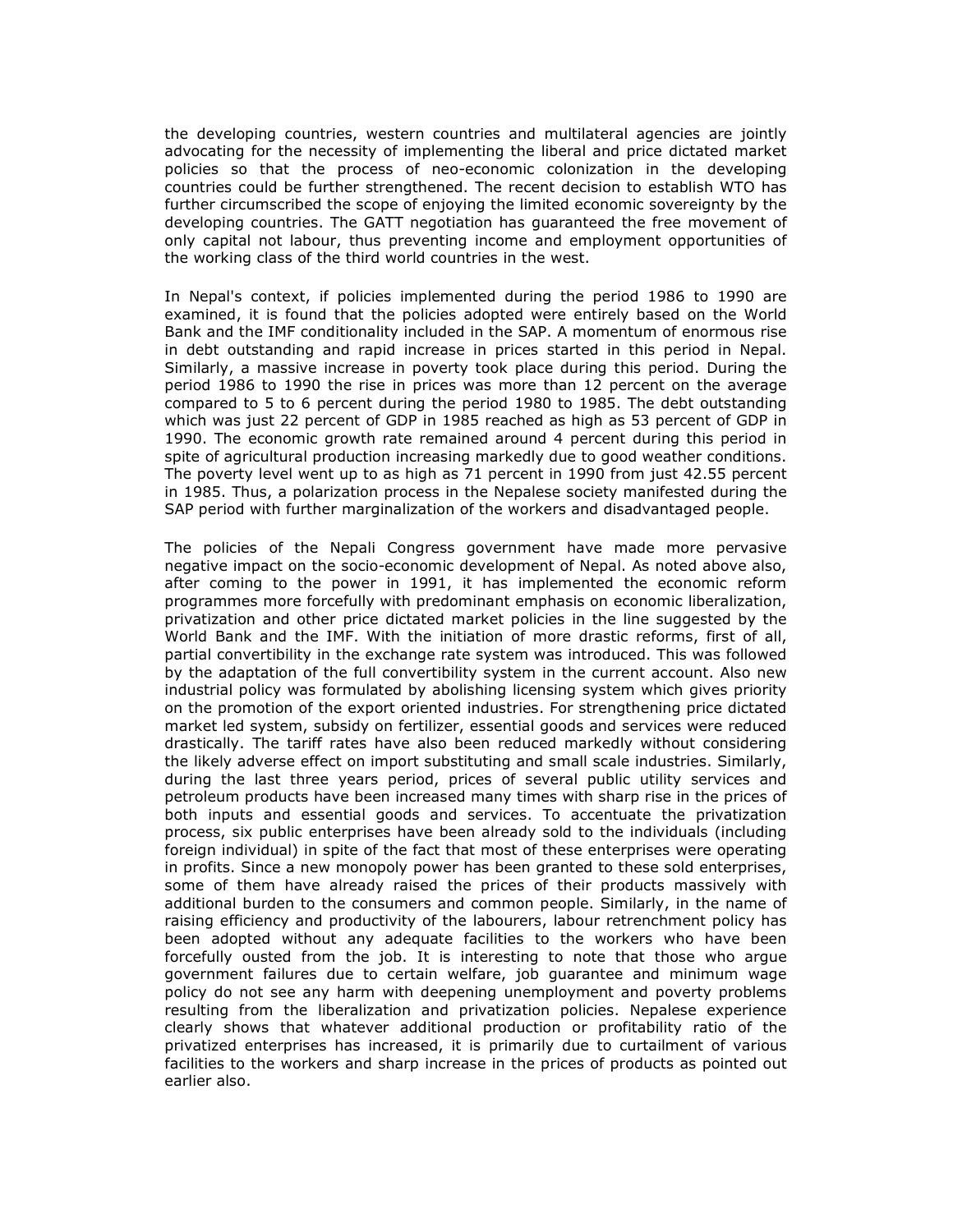Despite too much propaganda made both nationally and internationally by arguing that the adverse effect of the new market oriented system is a temporary phenomenon, no positive impact on the development of productive forces is witnessed in all third world countries. Nepal is not exception of that. Yet, being one of the poorest Countries, these policies have made more pervasive negative impact on the Nepalese economy in general and workers in particular.

A sharp rise in relative prices in the commodity market, decline in real wages and other facilities of the workers have led to make unemployment and poverty problems very serious in Nepal. Like in many developing countries, Nepalese experience supports the view that when the SAP and other stabilization programmes are pursued in a situation where there is persistence of a slow growth rate in the economy, the overall effect becomes extremely painful. In such a recessionary situation when prices are sticky due to monopoly of capitalist in both factor and labour market, the economic hardship by the workers and faced by common people becomes intolerable. This is exactly happening in Nepal since 1991/92. The rate of inflation was highest in Nepal's history in 1991/92 which stood about 21 percent. The available information indicate that the pressures on prices is continuing every day. What inferences can we draw from the experience of these three years? The market dictated policies perused under foreign aid conditionalities can not only be painful for the majority of the people but also they can be harmful for even overall macro economic management particularly when they are implemented without considering the economic and social structure, market conditions and stage of the country's development into account.

In Nepal, available data show that marginal farmers, general labourers, production workers and other low paid workers living in both rural and urban areas constitute the predominant share in the total population. The manifestation of poverty and income concentration process started in Nepal specially after the implementation of privatization and liberalization policies. The available information additionally supports such a trend.

The World Bank estimates and other studies based on land distribution pattern and economic status of various socio-economic groups indicate that poverty level reached more than 71 percent in 1989/90 from 42.55 percent in 1984/85. More importantly, a recent study undertaken to examine the impact of the liberalization on the poverty has indicated that during the three years period of 1991/92 to 1993/94, the poverty went up to 76 percent.

The policies adopted to consolidate the land concentration process in a situation of more than 70 percent farmers holding less than 1 hectare of land and the policies executed in the industrial sector indicate that the the reform process will have no any positive impact on the poverty alleviations even in the long run. There is an additional danger of small scale and cottage industries collapsing every year due to their inability to survive in the competition. The encouragement given to the capital intensive techniques of production, disappearance of import substitution industries due to competition with multinational companies and policies of labour retrenchment will have more adverse impact on the employment conditions unless such policies are checked. Likewise, new Labour Act which permits equal employment facilities to the foreign labourers will accentuate a process of replacing Nepalese workers by foreign labourers. This will have more adverse effect not only on poverty and unemployment conditions but also on political stability and social harmony. Based on more than three years experience it has become clear that the present capitalist model imposed on developing countries like Nepal which the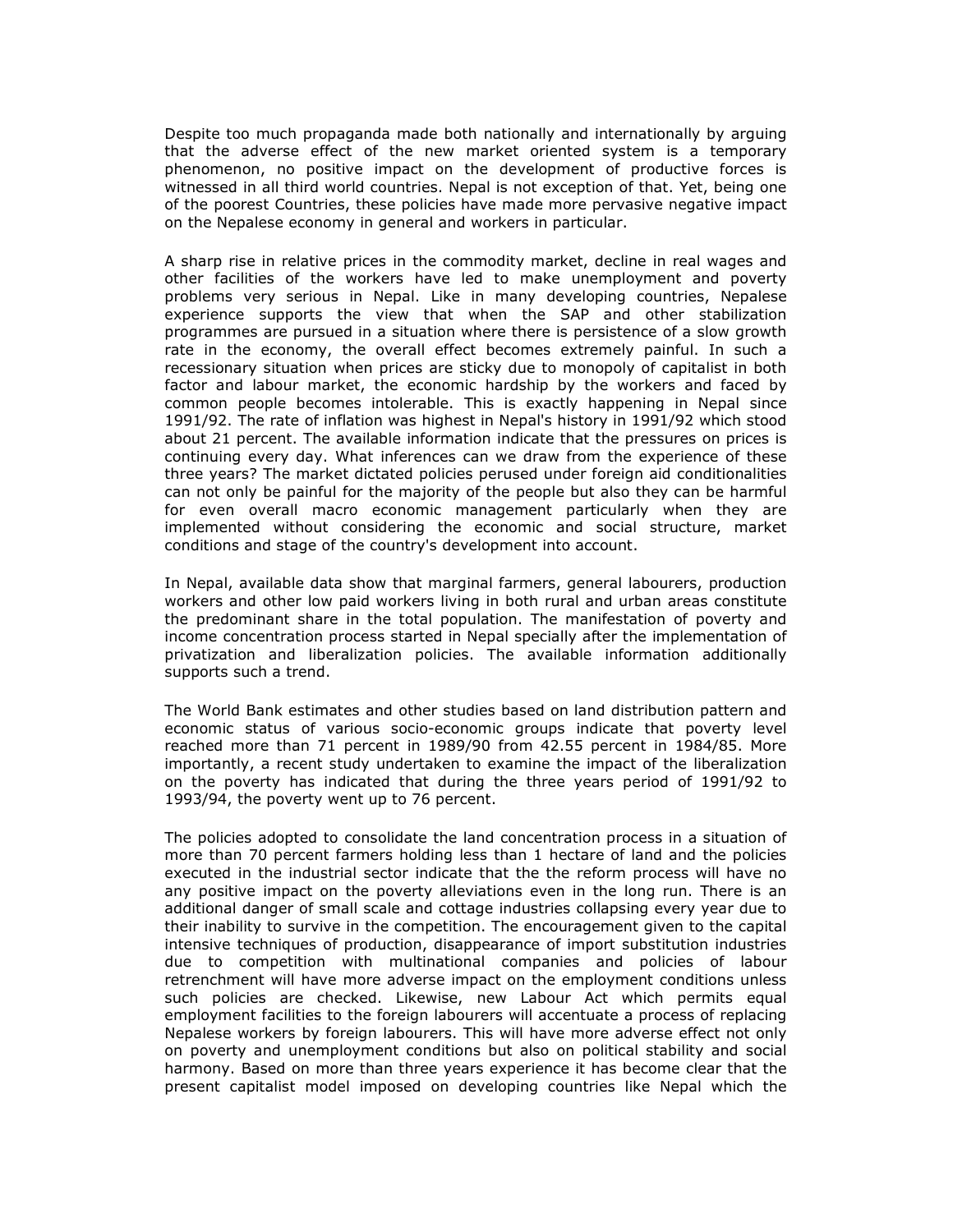objective of creating a new economic colony is completely against the national interest and development of the productive forces of our society.

### 3. Trade Union Movement in Nepal and GEFONT

The history of trade union movement in Nepal goes back to 1947 when workers of Biratnagar Jute and Cotton Mills went on strike for the rights of the workers. But due to division among union leaders, the strike did not continue for long. Also, the split among the union leaders prevented an opportunity of establishing a strong workers organization in the country. Only after the inception of democratic system in 1951, various workers unions came into existence in Nepal. In spite of limited rights enjoyed by the workers during the period 1951 to 1960, various unions operated freely during this period. However, the dark days prevailed in the history of workers movement in Nepal for almost three decades ( 1960 to 1990) as a result of imposition of autocratic system by the King by dissolving Parliamentary system in 1960. Despite the suppression of fundamental rights of the workers, labourers were organizing themselves secretly with a view to explore an opportunity of launching movements. Consequently, in 1978 labourers went on strike in Balaju Industrial Estate with some demands. In deed, this was the first strike of its kind after the imposition of party less system in the country. This strike encouraged workers to establish a preparatory committee in a way to create an independent Workers Union. Ultimately, a formal union was established in January, 1979. Along with this, other unions carried out also various activities and movement during the period 1978 to 1990 for the cause of the workers rights and facilities. During the same period, some other pro-worker and anti-worker unions were also established.

In order to consolidate the power of the workers and make the workers organizations more effective, General Federation of Nepalese Trade Unions (GEFONT) was established by bringing four major workers unions within one umbrella in 20th July, 1989. This Federation which is representing this Conference played a leading role in overthrowing the autocratic system in 1990. Although with the restoration of multiparty system in 1990, unions like Nepal Trade Union Congress, All Nepal Trade Union Congress, All Nepal Trade Union and Nepal Revolutionary Workers Union have been established, they are functioning in a limited scale due to weak base among the workers. Hence, GEFONT has been the main stream of workers movement in Nepal today. It opposes anti-worker unions because our experience shows that it serves the interest of the capitalists as well as management at the same time, GEFONT follows the principle of pro-workers unionism in which both legal and other means are practised for preventing the exploitation of the workers by the owners of the industries. Our experience suggests that there is always a danger from anti-workers unions because they work as agents of the factory owners. Therefore, GEFONT is marching ahead cautiously to bring about the workers union in the right path. Consequently, its strength has increased day by day and it has now become the hope of the workers as its membership strength and popularity among the workers indicates.

GEFONT is continuously opposing the the liberalization and privatization policies of the Nepali Congress government from the days they were initiated. GEFONT is aware with these policies which are essentially directed to create polarization process in the society by proving additional facilities to the capitalist class through allowing more and more exploitation of the workers. The experience of all most all Countries practising such policies indicates that they have benefited only wealthy people having access to resources and control of factors of production. In almost all such countries where such policies have been launched, not only the real wage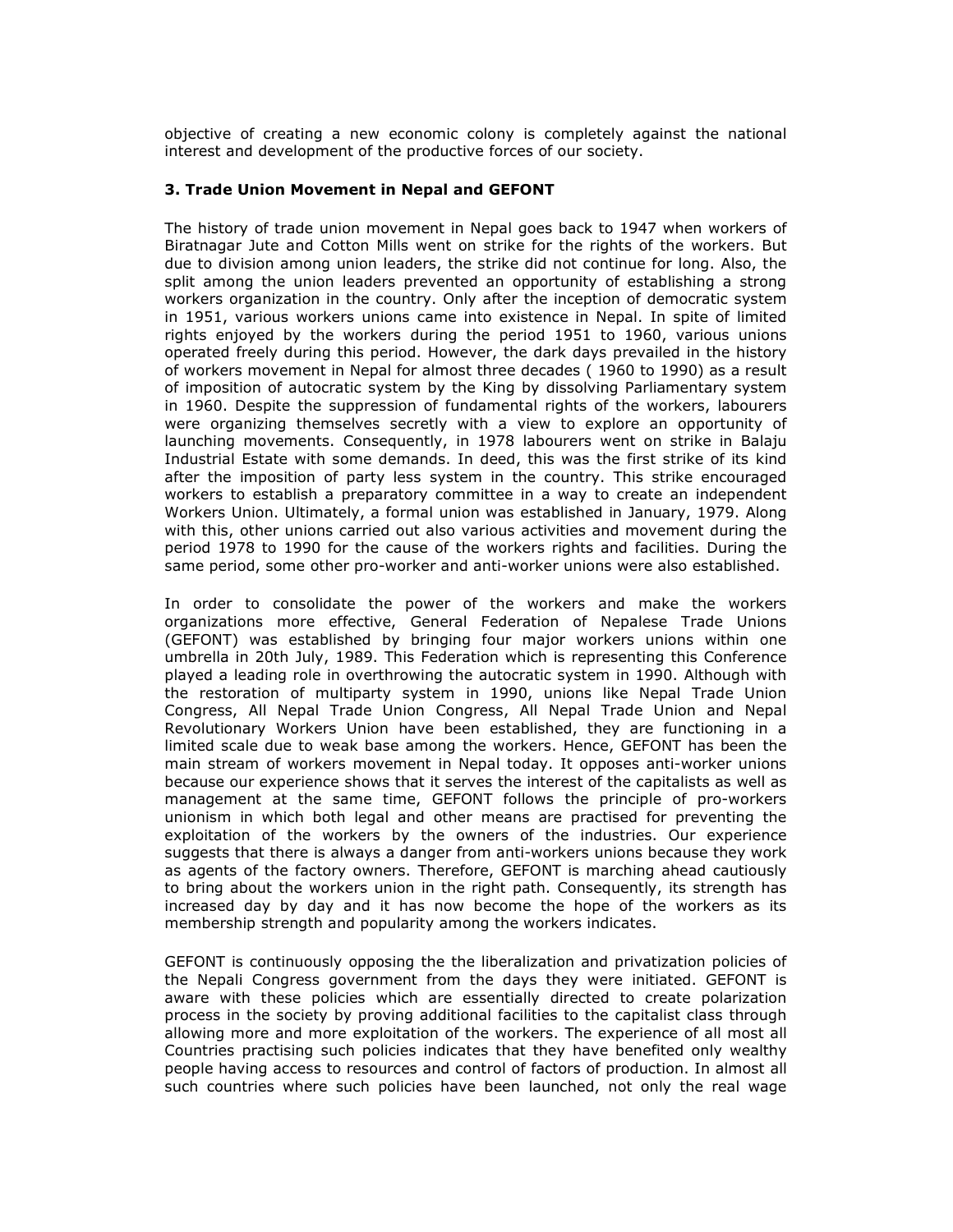rates are declining but also the rate of unemployment is increasing. Similarly, the policy thrust on labour mobility and contractual arrangements is either trying to destroy the concept of unionism or facilitating more exploitation of the workers by the capitalists. In order to prevent the imposition of such anti-labourers policies, our union is fighting continuously. We are opposing privatization and labour retrenchment policies of the government vigorously. Likewise, we are launching movements regularly for ensuring higher salaries and other facilities to the workers .

Immediately after the restoration of multiparty system, strikes and other type of movements were launched by the workers demanding higher salary and wages. This was quite natural to do so in view of all the voices of the labourers suppressed for more than three decades. As a result, factory, hotel and transport workers, who were on strike, were sacked by the management. However, in most of the cases GEFONT has been able to force management to withdraw such harsh actions. GEFONT is fully aware that unless the process of liberalization and privatization is halt more problems will be faced by pro-workers unions tomorrow. Not only Nepalese labourers have been increasingly displaced by the foreign labourers after the implementation of liberalization policies but also with the expansion in foreign investment, the factor share of the labourers in total value added is decreasing enormously in Nepal. One study based on manufacturing census data shows that the labourer's wage share in total value added in foreign joint venture industries has reduced to just 6 percent in 1991/92 from 18 percent in 1986/87. Similar pattern has started to emerge even in local factories as a result of new anti-labour policies embodied in the liberalization policies. GEFONT believes that only with the strengthening of pro-workers movement at both national and international level, we will be able to protect the fundamental rights and interest of the workers.

4. Problems and Prospects of Strengthening International Pro-Workers Movement

The the liberalization and privatization policies which pursue following major workers related policies have created serious problems from the standpoint of strengthening pro-workers movement:

- a. No Work No Pay
- b. Free Trade Zone
- c. Labour Contract
- d. Labour Mobility
- e. Labour Retrenchment

In order to check strikes and discourage workers movements no work-no pay policy has been increasingly followed in the world today. Similarly, in the name of encouraging export oriented industries and promoting exports, the developing countries are encouraged to establish free trade zones. In such zones, free mobility of capital and labour is allowed which leads to either displace local labour force by the external labour force or local workers are compelled to accept low wage rate in the midst of rising unemployment problems. The policy of labour contract is more dangerous since it aims to abolish the workers traditional employment guarantee rights. Likewise, the policies encouraging labour mobility have been increasingly practised to ensure competition among the workers and prevent the possibilities of formation of workers unions in factories. In countries where unemployment problem is serious and majority of the work force is unskilled, this policy has created too much problems to those who were employed on a permanent basis or to those who have been unable to increase their productive capacities through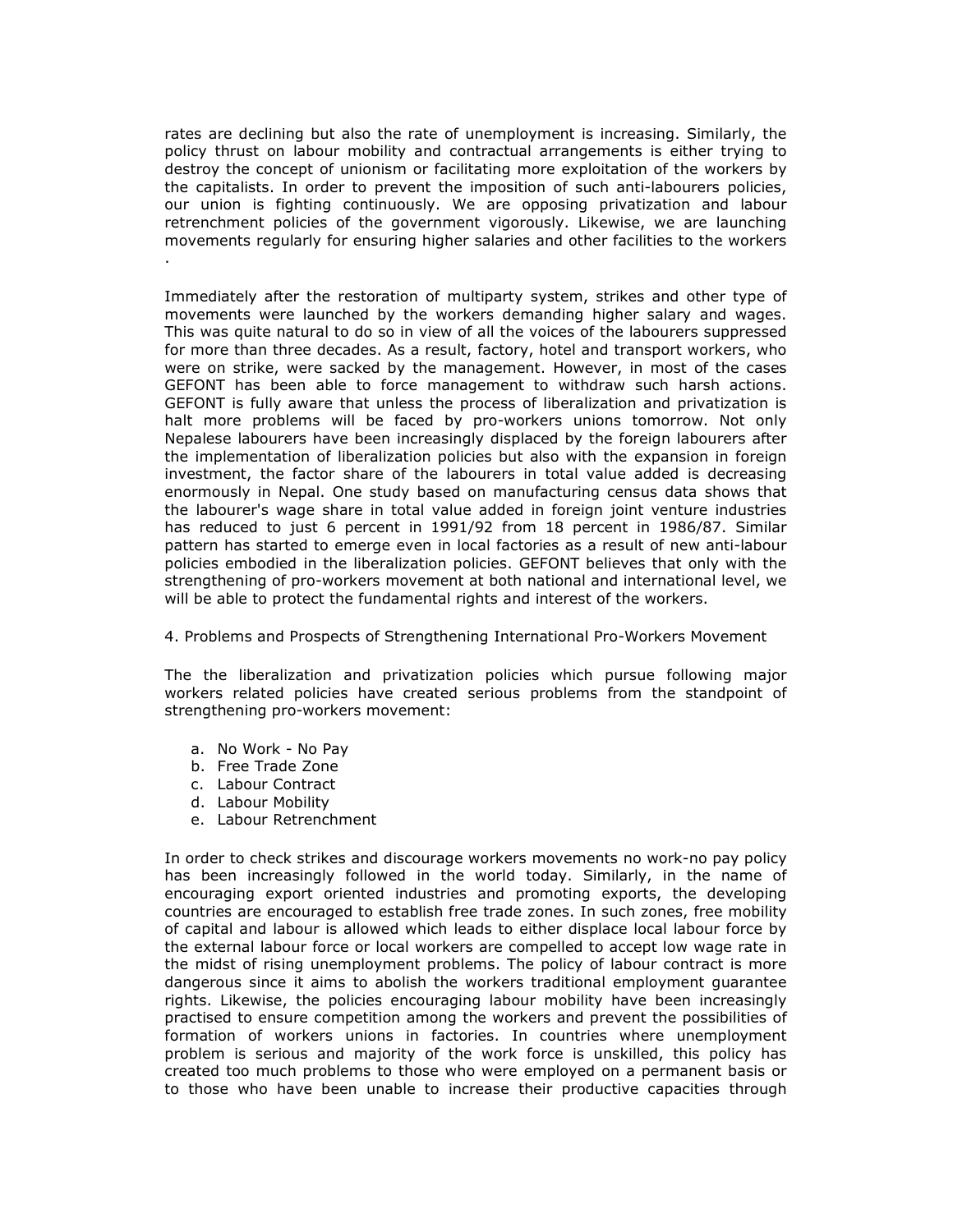training and other means. In societies where all type of facilities including education and training are enjoyed by the upper class, this policy tries to further marginalize the say of the workers. The labour retrenchment policy has been equally dangerous from the point of view of strengthening workers' movement. In the name of increasing efficiency and raising productivity of the economy, a policy of workers retrenchment in government departments, factories and privatised enterprises have been implemented. This policy directly undermines the job guarantee rights of the workers and, at the same time, makes the job of the workers highly insecure. This policy also intends to eliminate the role of the workers unions.

In such a difficult situation, the responsibility of the workers union to fight for the cause of workers has tremendously increased. For the successes, it also becomes necessary to launch movement against those unions which always in the name of unions work against the interest of the workers.

As noted above also that the policies of liberalization and privatization by accentuating polarization process in the societies have led to create enormous unemployment and poverty problems in the developing countries. Therefore, nationalist and progressive forces of thedeveloping countries are increasingly realising that unless these policies are opposed strongly in a collective way they will eventually lead to finish even the limited economic sovereignty enjoyed by the people of the developing countries. As a result of this, various movements in different forms are mounting in many developing countries. We believe that this will help to forge a broad based alliance nationally and internationally in opposing the anti-people and anti-workers policies in the days to come. It also seems that the way international monopoly capitalist class is concentrating capital in few hands, it will not be able to protect and sustain global economy through these policies. At the same time, the confrontation among capitalist countries is growing for the markets in the developing countries. The impoverishment of the majority of the people in developing countries will additionally limit the size of the market in the developing countries. In addition, there is a trend at the global level that some parallel forces will emerge very soon in the international arena which will be able to destroy the global monopoly enjoyed by the imperialist forces so far. These are some of the positive developments taking place in the global economy which will contribute positively toward launching pro-workers union movement more effectively at the global level in the days to come.

Nevertheless, we are of the view that some initiatives are needed immediately toward strengthening the pro-workers movement at the national and international level. First of all, it is necessary to create a networking among the pro-workers unions at national, regional, sub-regional and international level. In the beginning, such a networking can be informal. This should help disseminate the information within the pro-workers unions. Such a networking, in the beginning, can be utilized to support pro-workers movements going on in the different parts of the world and express solidarity. However, we are of the view that such a network should work without any political biases. For strengthening such a movement, simultaneous initiatives will also be needed to organize discusion and exchange of views and proworkers trade unions on vital issues in a continuous manner so that broad consensus could be created in important matters of international concern. Likewise, the net working of pro-workers unions should be expanded based on equal footing and mutual respect rather than on the criteria of small, big, rich and poor. If we could devise some norms and modalities in the line noted above, we believe that we will be able to fight jointly against pro-rich and anti-workers policies practised